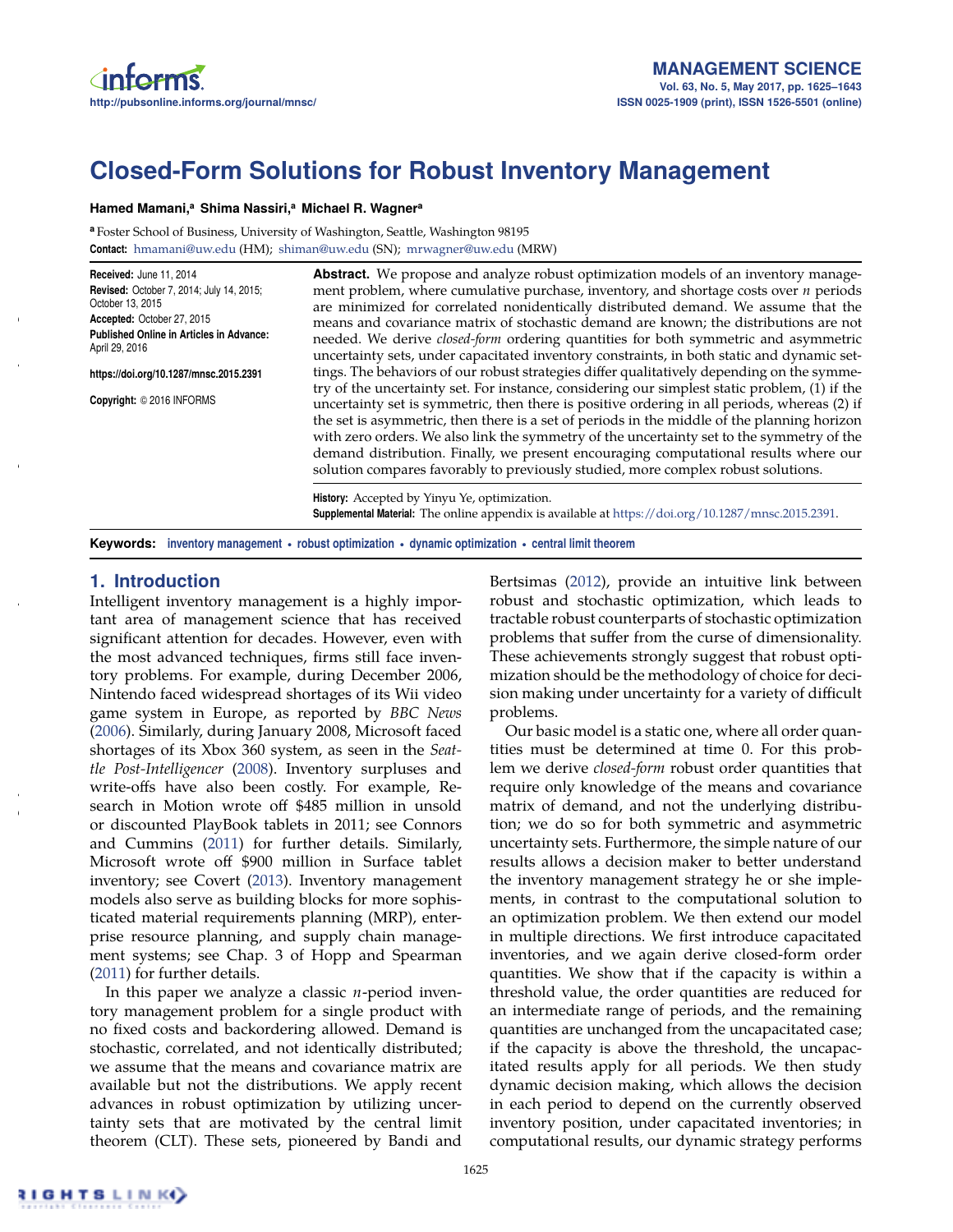favorably compared with more complex robust optimization models presented in the literature.

A large portion of the existing literature on inventory management requires uncertain demand to be characterized by a stochastic distribution. However, as has been noted in the literature, solutions are highly sensitive to the distribution itself, and the application of an incorrect distribution can have a damaging impact; for example, see Isaacs (1963) for the implications of basing decisions on inaccurate probability distributions. In practice, choosing an appropriate distribution is not a trivial matter. In many cases, historical data are used to derive a distribution, which is premised on (1) history repeating itself and (2) the data having a high quality; both of these assumptions are suspect in realistic situations. Indeed, changing market trends and consumer behaviors can render past behavior, and past data, useless. When data are unavailable (e.g., fashion items, new product introductions), an alternative choice is to select a well-known theoretical distribution, whose match with reality is not always vetted. Alternatively, although it is possible to use management's expert opinion to create forecasts, these distributions are unlikely to be of the high quality necessary for quantitative models. Even if an accurate distribution is known, the resulting stochastic optimization problem might be intractable (i.e., the curse of dimensionality). Therefore, there is motivation to study inventory management problems with uncertain demand for which probabilistic distributions are not known. We next survey the relevant literature on alternative characterizations of uncertain demand.

#### **1.1. Literature Review**

One of the more popular approaches to study inventory management problems without probabilistic distributions is to assume that the mean and variance of demand are known and apply a worst-case analysis (i.e., a min-max approach) over all probabilistic distributions that have the given mean and variance. Scarf (1958) derives an ordering rule for the newsvendor problem under this scenario. Gallego and Moon (1993) gives a new compact proof of Scarf's ordering rule and also investigates the recourse case, where a secondary procurement decision is allowed. Considering the continuous and periodic review inventory models, Moon and Gallego (1994) studies the case where the distribution of the lead time is unknown, but the mean and variance of the lead time are given. Returning to the newsvendor model, Perakis and Roels (2008) studies the case where a demand distribution is unavailable but other information is available to partially characterize demand (as before, mean and variance, but also symmetry and/or unimodality of the distribution). Note that these models utilize a minmax approach to differing degrees, which implies that

the models result in decisions that are risk averse, in contrast to the risk neutrality of stochastic models that optimize expected values. Other examples of this min-max style of research include Ehrhardt (1979) and Natarajan et al. (2008). For other examples of riskaverse decision making in inventory management, see Lau (1980), Eeckhoudt et al. (1995), Chen et al. (2007b), Van Mieghem (2007), and the references therein.

Robust optimization, where uncertain parameters, rather than distributions, vary over a deterministic set, is another approach that can handle uncertain demand without a stochastic distribution. Generally speaking, robust optimization can be overly conservative, as a worst-case solution is derived. However, Bertsimas and Sim (2004) introduce the use of "budgets of uncertainty" to reduce the conservatism of robust models. Bertsimas and Thiele (2006) design a robust optimization model of inventory management that utilizes the budgets of uncertainty, resulting in excellent performance, but it comes at the cost of rather heavy optimization machinery, which can handle fixed costs, capacitated orders and inventory, and network topologies. Our paper is motivated by Bertsimas and Thiele (2006), and we study a similar and simpler problem (zero fixed costs and a single station), except that we use uncertainty sets whose structure is motivated by the CLT. Notably, we derive *closed-form* solutions under both symmetric and asymmetric uncertainty sets for correlated nonidentically distributed demand, which is only possible in Bertsimas and Thiele (2006) under a symmetric set with independent and identically distributed (i.i.d.) demand. Chen et al. (2007a) study how to create generic robust uncertainty sets allowing for asymmetry, resulting in a second-order cone counterpart (which does not generally lead to simple solutions). Bienstock and Özbay (2008) generalize Bertsimas and Thiele (2006) in multiple directions (period-dependent costs, more general uncertainty sets) and also analyze data-driven robust models, focusing on an algorithmic perspective to inventory management. See and Sim (2010) analyze a robust inventory management problem under a "factor-based" model of uncertainty, which in that case is also equivalent to a second-order cone program. Wagner (2010) studies a similar model to that considered in this paper, except that demand is only known to be nonnegative and revenues are incorporated to form a profit objective. Wagner (2011) analyzes a simplification without revenues.

To the best of our knowledge, the idea of combining robust optimization with the limit theorems of probability has its origins in the paper by Bertsimas et al. (2011), which analyzes queuing networks with a robust uncertainty set motivated by the probabilistic law of the iterated logarithm (Chung 2001). This paper is based on the Ph.D. thesis of Rikun (2011),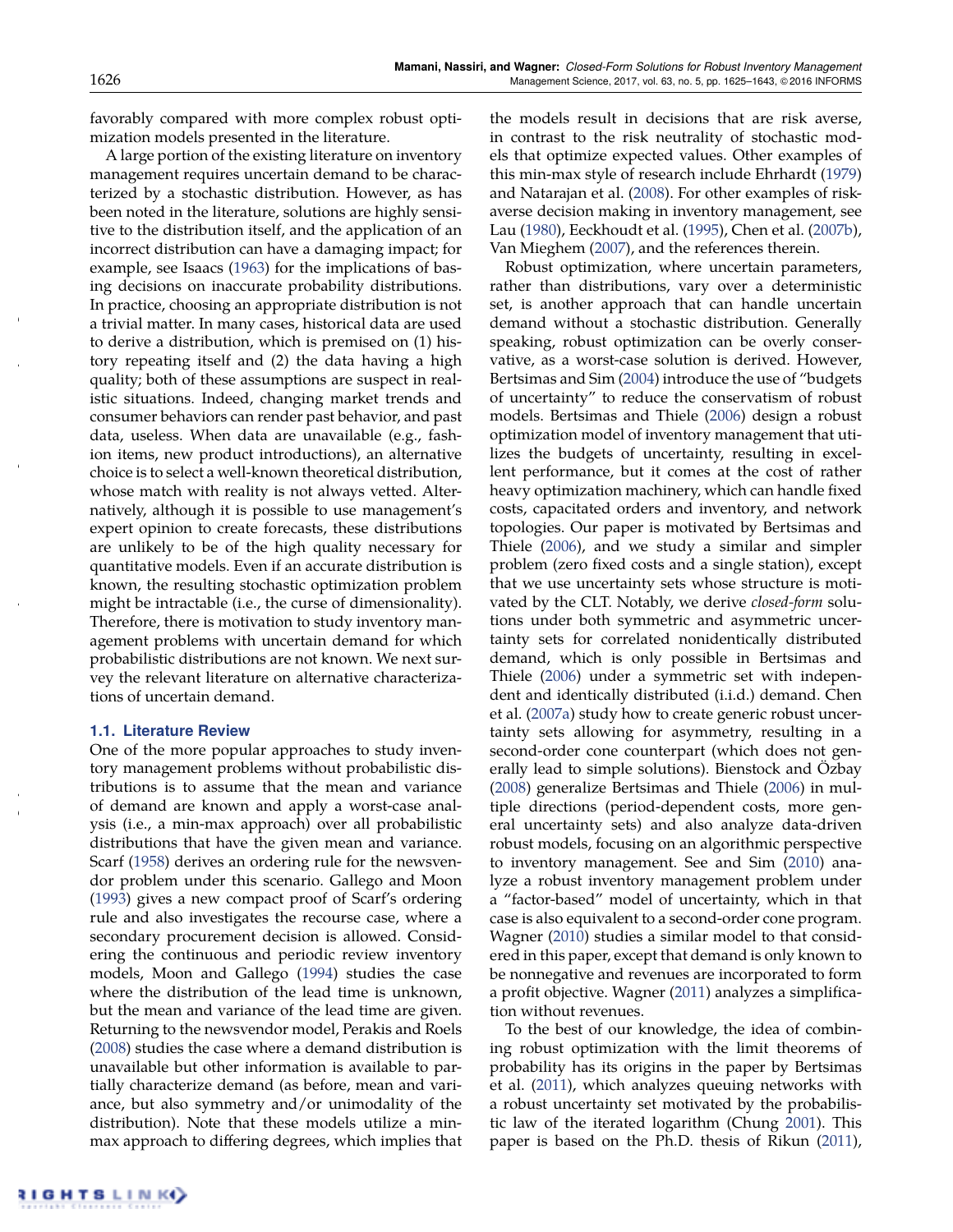who also analyze robust inventory management with a simple CLT-inspired uncertainty set, which is solved using a simulated-annealing algorithm (i.e., no closedform solutions are available). The CLT structure of our uncertainty sets is primarily motivated by Bandi and Bertsimas (2012), which provides an in-depth analysis of the combination of robust optimization with the limit theorems of probability. This connection intimately links robust and stochastic optimization in an intuitive manner. Taking this new approach, it is possible to formulate tractable robust counterparts of difficult stochastic optimization problems that suffer from the "curse of dimensionality." These ideas have been applied to information theory (Bandi and Bertsimas 2011), option pricing (Bandi and Bertsimas 2014b), queueing theory (Bandi et al. 2012, 2015), and auction design (Bandi and Bertsimas 2014a). We continue the preliminary work of Rikun (2011), under a different fundamental model, providing an in-depth analysis of these ideas applied to inventory management.

We next discuss dynamic robust optimization, where some variable values can be set after uncertain parameters become known, which is useful in multiperiod decision making. Ben-Tal et al. (2004) introduce the adjustable robust optimization problem, which is shown to be NP-hard in general; this negative result motivates the analysis of an affinely adjustable robust counterpart as an approximation to this difficult robust problem, where the optimization is performed over a subset of (suboptimal) affine policies. These authors compare their approach, in a linear inventory model, with dynamic programming (DP) and conclude that if the curse of dimensionality is present, the robust approach is superior to the DP one, because of its computational advantage. Ben-Tal et al. (2005) utilize an affinely adjustable robust model to study a retailer– supplier flexible commitment problem, which analyzes inventory management in a supply chain. Bertsimas et al. (2010) prove the optimality of affine policies for a general class of multistage robust optimization models where independent random disturbances are constrained to lie in intervals. By contrast, our uncertainty sets have coupling constraints over multiple periods, which allow us to capture correlated disturbances (i.e., demands); in Bertsimas et al. (2010), the authors provide examples where coupling constraints render the affine policies suboptimal. Iancu et al. (2013) continue the study of affine policies, further characterizing the problem structures where affine policies are optimal in dynamic robust optimization. Chen et al. (2008) utilize second-order cone approximations to improve upon the linear decision rules in a generic multiperiod problem. Georghiou et al. (2015) apply a lifting technique to the primal and dual linear decision rule approximations (which usually provide loose bounds) and prove that the bounds that they introduce are tighter

than those derived from a linear decision rule. The authors numerically compare these bounds across different approximations in terms of their optimality gaps and running times. They admit that these approximations can be difficult to solve for different sets of parameters in inventory control problems. Bertsimas and Georghiou (2015) review the limitations of the decision rules used in the approximations above, because of their a priori design and not incorporating adaptive decisions. They propose a methodology for the optimal design of such decisions through a mixed-integer program. We provide our own closed-form solutions for both symmetric and asymmetric sets under a rolling horizon framework, whose simple intuitive structure is appealing from a decision maker's viewpoint; furthermore, our strategy exhibits encouraging computational performance.

Gorissen and Hertog (2013) argue that the approach in Bertsimas and Thiele (2006) is conservative because it considers the worst-case scenario for each individual constraint as opposed to a global worst-case scenario. They propose a less conservative robust reformulation for optimization problems containing sums of maxima of linear functions. They compare various solution methodologies and propose an algorithm based on cutting-plane methods. Their numerical results show that affinely adjustable robust counterpart reformulations of inventory problems do not significantly improve on the approach provided in Bertsimas and Thiele (2006). Although more complex cutting-plane methods improve on costs, this comes at a relatively significant increase in computational time. They illustrate that after splitting up the constraint sums, the initial conservative approach can achieve similar costs as the cutting-plane-based algorithms without a significant increase in computational time.

#### **1.2. Contributions**

We study new robust variants of a classic singleechelon *n*-period inventory management problem for a single product, with purchasing, holding, and shortage costs. Our results make the following contributions to the operations management literature.

• We introduce a generic uncertainty set based on bounds on partial sums of demand as well as bounds on individual demands. We derive a closedform *recursion* for the robust order quantities for this generic uncertainty set, for static and dynamic robust inventory models under capacitated inventory constraints. We then build on the recent work of Bandi and Bertsimas (2012), which introduces CLTstyle uncertainty sets, to parameterize our uncertainty set. We derive closed-form solutions in a static setting with correlated nonidentically distributed demand with capacitated inventories; these simple and intuitive solutions allow a decision maker to more easily understand the inventory management strategy and more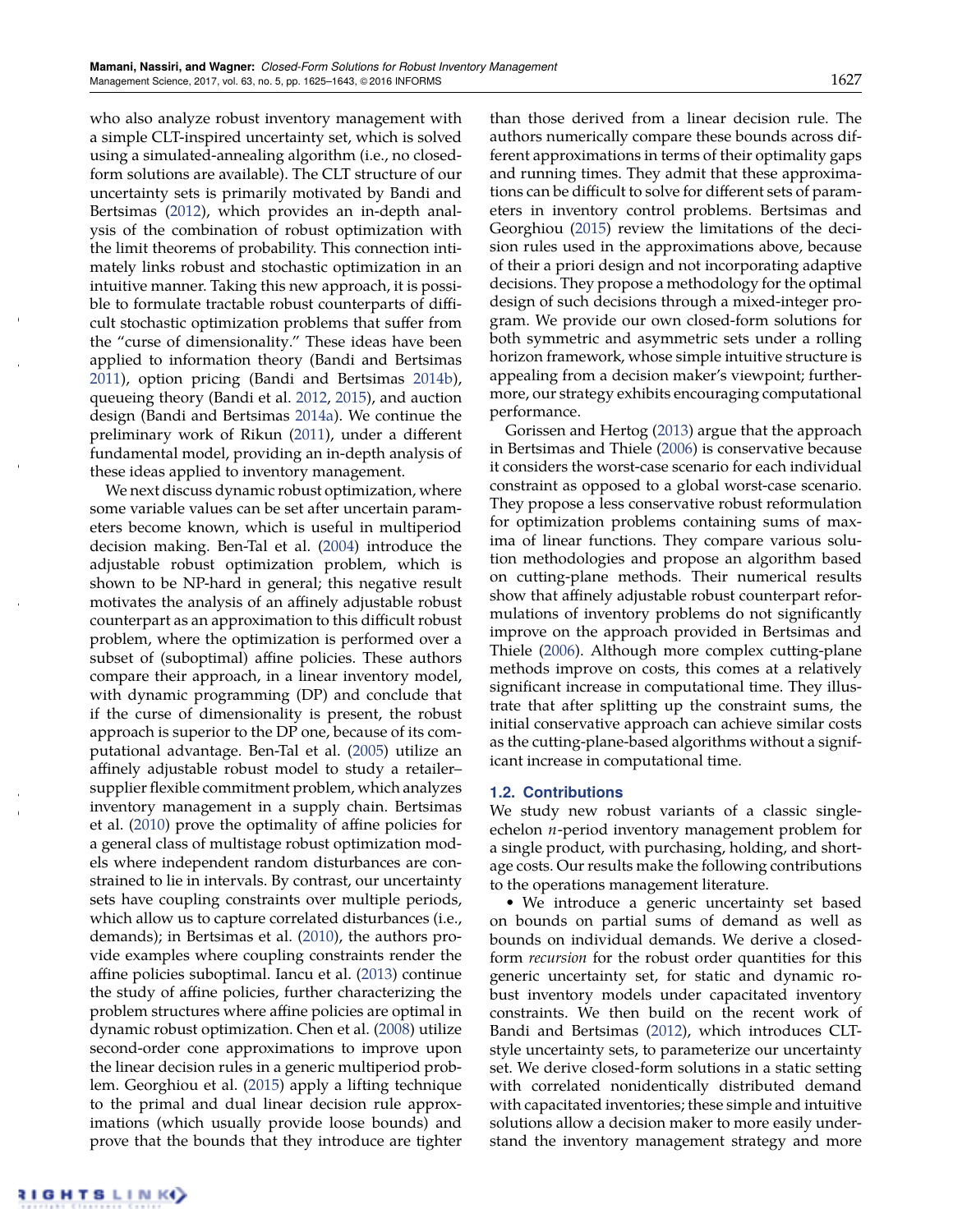readily implement it (e.g., no optimization software is needed).

• We identify uncertainty set*symmetry*, or the lack of it, as an important characteristic of our robust inventory management problems, whichleads to qualitatively different ordering behaviors. If the robust uncertainty set is symmetric, our robust strategies order positive quantities in all periods. By contrast, if the uncertainty set is asymmetric, this results in a lull of zero ordering (for multiple periods) in the middle of the planning horizon; these closed-form solutions are, to the best of our knowledge, the first for an asymmetric uncertainty set.

• We define a sequence of static problems whose collective solutions result in a *dynamic* ordering strategy. The order quantity in each period depends on the observable inventory position at the beginning of the period. These order quantities are also closed form and allow for correlated nonidentically distributed demand and capacitated inventories.

• We perform extensive numerical experiments to evaluate the effectiveness of the robust solutions derived in this paper. We find that our approach compares favorably to the robust solution developed in Bertsimas and Thiele (2006), which studies a similar problem, and to the dynamic affine policies studied in Bertsimas et al. (2010), which can be used for inventory problems. Our robust solutions perform particularly well when demand across periods is correlated and for high service-level values (above 90%). For these cases, our robust solutions indeed *lower* costs compared with the solutions in Bertsimas and Thiele (2006) and Bertsimas et al. (2010) in 71% and 66% of all the scenarios considered, respectively, and average cost reductions can be as high as 47% and 50%, respectively. Furthermore, our robust solution had a better worstcase cost than those in Bertsimas and Thiele (2006) and Bertsimas et al. (2010) in 60% and 55% of scenarios, respectively. These results are especially promising considering that the robust solutions developed in this paper require much less computational time as a result of their simple form.

#### **1.3. Paper Outline**

In Section 2 we discuss preliminaries, focusing on the CLT uncertainty sets. In Section 3 we introduce our static robust optimization model and detail our robust strategies. In Section 3.1 we derive the order quantities when the robust uncertainty set is symmetric, and in Section 3.2 we do the same for an uncertainty set that is asymmetric. Section 3.3 discusses the transition from the symmetric case to the asymmetric case, and Section 3.4 provides our closed-form ordering quantities for the capacitated inventory case. In Section 4 we derive analogous dynamic robust order quantities, which are functions of observable inventory positions. Computational experiments, focusing on our dynamic strategies, and a discussion of the results are provided in Section 5. Managerial implications and concluding thoughts are given in Section 6. All proofs are given in the online appendix.

## **2. Preliminaries 2.1. Notations**

We first detail the data for our models. We consider the *n*-period inventory management of a single product where the objective is to minimize total cost. The unit purchase cost is  $c > 0$ , the unit inventory holding cost is  $h > 0$ , and the unit inventory shortage cost is  $s > 0$ . In period  $i = 1, \ldots, n$ ,  $d_i \geq 0$  are the stochastic demands; however, the distributions of the *di* are not known. We allow for period-dependent moments and correlated demand; we discuss details in Section 2.5. Note that the support of demand can be unbounded. In period *i*,  $q_i \geq 0$  is the order quantity. We assume zero lead times.

#### **2.2. Robust Optimization**

Robust optimization is a methodology for optimization under uncertainty, where *sets* are utilized to characterize the uncertainty, rather than stochastic distributions. In stochastic optimization, an objective function  $g(x, y)$ depends on a decision *x* and a random variable *y* with a *known* distribution *F*. By contrast, in robust optimization, the distribution *F* is not known, and the uncertainty in  $y$  is instead characterized by an "uncertainty" set"  $U$ . In other words,  $y \in U$ , where  $U$  is not necessarily the support of the original random variable. Indeed, choosing an uncertainty set that is smaller than the support can lead to good performance; see, for example, the discussion on pp. 32–33 of Ben-Tal et al. (2009). There is a variety of approaches to define a robust counterpart to a stochastic program; we next discuss some of the most common ones.

One of the first studies of robust linear programs is Soyster (1973), where uncertain problem parameters are characterized by "interval uncertainty" (i.e., each parameter is constrained to be within a given interval). One shortcoming of this analysis is the overconservatism of the optimal solution, which restricted its practicality. In a series of papers (El-Ghaoui and Lebret 1997; El-Ghaoui et al. 1998; Ben-Tal and Nemirovski 1998, 1999, 2000), this issue of overconservatism is addressed via more sophisticated uncertainty sets, which results in more complex but solvable convex optimization problems (such as a second-order cone program). Bertsimas and Sim (2004) consider a different approach to address the overconservatism of Soyster (1973): they keep the interval uncertainty sets yet limit the total dispersion of uncertain parameters from nominal values by using the notion of a "budget of uncertainty." By doing so, they retain the complexity of the original optimization model (e.g., a robust linear program is still a linear program). More recently, Bandi and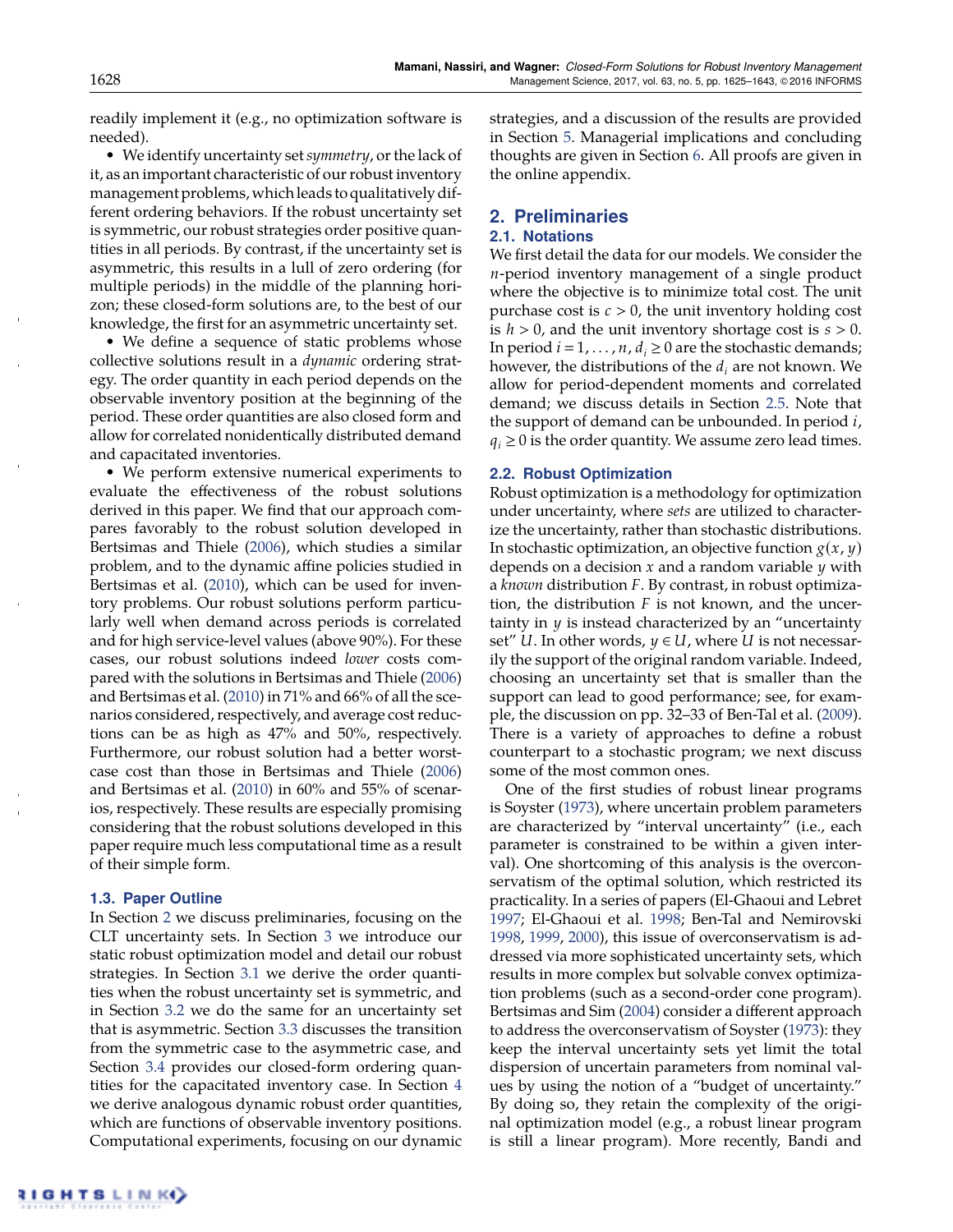Bertsimas (2012) utilize an alternative method based on the limit theorems of probability, instead of the budgets of uncertainty, to reduce the conservatism of robust models; this work strongly influences the parameterization of our robust uncertainty sets.

#### **2.3. Partial-Sum Uncertainty Sets**

We utilize the following class of uncertainty sets in this paper:

$$
\Omega = \left\{ (d_1, \dots, d_n) : a_i \le \sum_{j=1}^i d_j \le b_i, \ell_i \le d_i \le u_i, i = 1, \dots, n \right\},\tag{1}
$$

where the parameters  $(a_i, b_i, \ell_i, u_i)_i$  are exogenous. Note that, for all *i*,

$$
a_i - b_{i-1} \le d_i = \sum_{j=1}^i d_j - \sum_{j=1}^{i-1} d_j \le b_i - a_{i-1}.
$$

To guarantee that  $\Omega$  is not empty, we assume  $a_i \leq b_i$ ,  $0 \le \ell_i \le u_i$ ,  $a_i - b_{i-1} \le b_i - a_{i-1}$ , and  $[a_i - b_{i-1}, b_i - a_{i-1}] \cap$  $[\ell_i, u_i] \neq \emptyset$  for  $i = 1, \ldots, n$ . In this paper we analyze multiple parameterizations of this uncertainty set, deriving closed-form ordering quantities in all cases.

We contrast our uncertainty set with that of Bertsimas and Thiele (2006), which studies a similar robust optimization approach to inventory management. In the Bertsimas and Thiele model, demand in period *i* is restricted to a symmetric set  $\underline{d}_i \in [\overline{d}_i - \hat{d}_i, \overline{d}_i + \hat{d}_i]$ for all *i*, where the parameters  $\overline{d}_i$  and  $\hat{d}_i$  are exogenous. Furthermore, these authors utilize "budgets of uncertainty" constraints, where, in period *i*, the constraints  $\sum_{j=1}^{i} |(d_j - \overline{d}_j)/\hat{d}_j| \leq \gamma_i$  hold, where the  $\gamma_i$  are again exogenous. This uncertainty set can be written as

$$
\Omega_{\text{BT}} = \left\{ (d_1, \dots, d_n): \sum_{j=1}^i \left| \frac{d_j - \overline{d}_j}{\hat{d}_j} \right| \leq \gamma_i, \overline{d}_i - \hat{d}_i \leq d_i \leq \overline{d}_i + \hat{d}_i, i = 1, \dots, n \right\}.
$$

We provide a specific parameterization of our uncertainty set to allow a clearer comparison. If we let  $\ell_i = \bar{d}_i - \hat{d}_{i}, \ u_i = \bar{d}_i + \hat{d}_i, \ a_i = -\hat{d}_i \gamma_i + \sum_{j=1}^i \bar{d}_j, \text{ and } b_i =$  $\hat{d}_i \gamma_i + \sum_{j=1}^i \overline{d}_j$ , our uncertainty set can be written as

$$
\Omega' = \left\{ (d_1, \dots, d_n) : \left| \sum_{j=1}^i \frac{d_j - \overline{d}_j}{\hat{d}_i} \right| \le \gamma_i,
$$
  

$$
\overline{d}_i - \hat{d}_i \le d_i \le \overline{d}_i + \hat{d}_i, i = 1, \dots, n \right\}.
$$

It turns out that in this comparison, the primary difference between these uncertainty sets is that  $\Omega'$  has *n* absolute value of summation constraints, and  $\Omega_{\text{BT}}$  has *n* summation of absolute values constraints. Under similar operational settings (zero fixed costs and no capacities) and  $c \leq s$ , both the Bertsimas and Thiele (2006) study and our paper derive closed-form solutions; these solutions are similar yet not identical (see Remark 3 in Section 3). We also study the *c* > *s* case, which Bertsimas and Thiele do not, and show how the ordering ceases prematurely in period  $n - k + 1$ , where  $ks < c \leq (k+1)s$  for some  $k \in \{1, ..., n-1\}$ ; if  $c >$ *ns*, there is no ordering. Furthermore, the closed-form results in Bertsimas and Thiele rely on i.i.d. demand; we extend our results in a natural way to correlated nonidentically distributed demand.

Our paper further diverges in that we allow *asymmetric* uncertainty sets  $\Omega$  as a result of the additional flexibility of the  $(a_i, b_i, \ell_i, u_i)_i$  parameterization; for instance, we could modify the above definition of  $\Omega'$  by letting  $\ell_i = 0$  for all *i*. The symmetry of the uncertainty set is crucial in the Bertsimas and Thiele (2006) study, since the analysis is based on the work of Bertsimas and Sim (2004), which has symmetric random variables as a model primitive. We derive closedform solutions under asymmetric uncertainty sets that have very different structures than those in Bertsimas and Thiele by appropriately choosing the  $(a_i, b_i, \ell_i, u_i)$ parameterization.

#### **2.4. Robust Optimization Models of Inventory Management**

Our canonical model, motivated by that in Bertsimas and Thiele (2006), is formulated as the following robust optimization model:

$$
\min_{(q_1, \ldots, q_n) \ge 0} \sum_{i=1}^n (cq_i + y_i)
$$
\n
$$
\text{s.t. } I_i = \sum_{j=1}^i (q_j - d_j), \quad i = 1, \ldots, n, \quad (2)
$$
\n
$$
y_i \ge h I_i, \quad i = 1, \ldots, n, \forall (d_1, \ldots, d_n) \in \Omega,
$$
\n
$$
y_i \ge -s I_i, \quad i = 1, \ldots, n, \forall (d_1, \ldots, d_n) \in \Omega,
$$

where  $I_i$  is the inventory position, and  $y_i$  captures the mismatch cost max $\{hI_i, -sI_i\}$  in period *i*. In this static model, we assume zero initial inventory, though we relax this restriction in Section 4, where we analyze a dynamic rolling horizon strategy. Feasible values of variables  $q_i$  and  $y_i$  satisfy all constraints for every demand vector in  $\Omega$ .

**Remark 1.** Note that our model is different than, and arguably suboptimal with respect to,

$$
\min_{(q_1,\ldots,q_n)\geq 0} \left\{ \max_{(d_1,\ldots,d_n)\in\Omega} \left\{ \sum_{i=1}^n (cq_i + \max\{hI_i, -sI_i\}) \right\} \right\}
$$
\n
$$
\text{s.t. } I_i = \sum_{j=1}^i (q_j - d_j), \quad i = 1, \ldots, n,
$$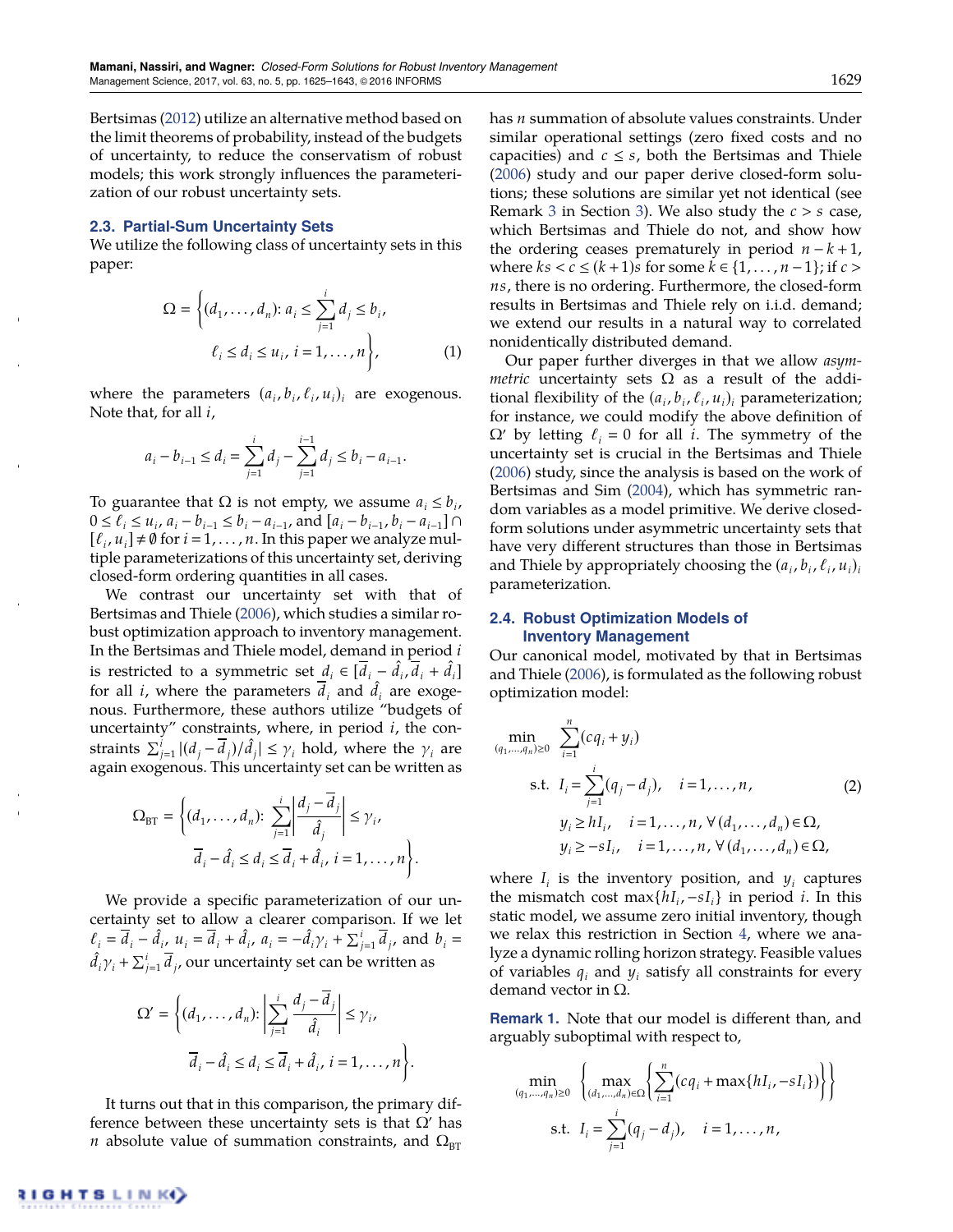which considers a single worst-case scenario. A variant of this model was analyzed by Rikun (2011), and a solution algorithm based on simulated annealing was developed; Gorissen and Hertog (2013) and Ardestani-Jaafari and Delage (2016) provide alternative approaches for a broader class of robust optimization problems involving sums of maxima and sums of piecewise linear functions, respectively. However, our aim is to derive closed-form ordering solutions that allow a decision maker to more easily understand an inventory control strategy and implement it in practice; this led us to formulate the model in problem (2). Furthermore, auxiliary computational studies (omitted) demonstrate that any suboptimality is minimal; in particular, our proposed closed-form solution results in an average 2% increase in cost relative to the single worst-case formulation, where the average is taken over various parameter  $(c, s, h, \mu, \sigma)$  values.

The structure of  $\Omega$  allows us to determine, in closed form, the minimum and maximum cumulative demands for the first *k* periods,  $k = 1, \ldots, n$ , which we generically denote as

$$
\underline{D}_{k} = \min_{(d_{1},...,d_{n}) \in \Omega} \sum_{j=1}^{k} d_{j} \text{ and } \overline{D}_{k} = \max_{(d_{1},...,d_{n}) \in \Omega} \sum_{j=1}^{k} d_{j}, \quad (3)
$$

respectively. Note that both  $D_k$  and  $\overline{D}_k$  are increasing in *k*. The next lemma provides expressions for these partial sums for the uncertainty set defined in Equation (1).

**Lemma 1.** For 
$$
k = 1, ..., n
$$
,  
\n
$$
\overline{D}_k = \min \left\{ \sum_{j=1}^k u_j, \min_{i < k} \left\{ b_i + \sum_{j=i+1}^k \min\{u_j, b_j - a_{j-1}\} \right\},
$$
\n
$$
b_k, \min_{i > k} \left\{ b_i - \sum_{j=k+1}^i \max\{\ell_j, a_j - b_{j-1}\} \right\} \right\},
$$

*and*

$$
\underline{D}_k = \max \left\{ \sum_{j=1}^k \ell_j, \max_{i < k} \left\{ a_i + \sum_{j=i+1}^k \max \{ \ell_j, a_j - b_{j-1} \} \right\},\right.\\
a_k, \max_{i > k} \left\{ a_i - \sum_{j=k+1}^i \min \{ u_j, b_j - a_{j-1} \} \right\} \right\}.
$$

An appealing characteristic of our formulation is that we are able to find a robust ordering vector  $(q_1^*, \ldots, q_n^*)$  where the cumulative orders  $\sum_{j=1}^i \widetilde{q}_j^*$  satisfy a newsvendor-type optimality condition, analogous to the case where cumulative demand up to period *i* is uniformly distributed on  $[D_i, D_i]$  for all *i*. Furthermore, this characteristic persists in more complex environments, including a dynamic model, and we are also able to derive closed-form robust solutions in those cases. The next lemma provides an optimality condition for model (2).

**Lemma 2.** If  $ks < c \leq (k + 1)s$  for some integer  $0 \leq k \leq$  $n-1$ , then the robust order quantities satisfy

$$
\sum_{j=1}^{i} q_j^* = \frac{s\overline{D}_i + h\underline{D}_i}{s+h}, \quad i = 1, \dots, n-k, \quad and
$$
  

$$
q_i^* = 0, \quad i > n-k.
$$

*If*  $ns < c$ , then  $q_i^* = 0$  for all *i*.

The reasoning behind this lemma balances the worst-case holding costs and backordering costs for the first  $n - k$  periods (the entire horizon if  $c \leq s$ ). In other words, the worst-case holding cost in period *i* for the smallest possible cumulative demand  $D_i$ —namely,  $h(\sum_{j=1}^{i} q_j - \underline{D}_i)$ —will equal the worst-case backordering cost for the largest possible cumulative demand  $\overline{D}_i$ —namely,  $s(\overline{D}_i - \Sigma_{j=1}^i \overline{q}_j)$ . This intuition is similar in spirit to that of the dual balancing policies of Levi et al. (2007) and Levi et al. (2008), but it allows for closedform ordering quantities in multiple environments.

Note that for the  $ks < c \leq (k + 1)s$  case, since  $(sD_i +$  $h D_i$ / $(s + h)$  is nonnegative and increasing in *i*, this lemma provides a recursion for determining the robust ordering quantities:

$$
q_i^* = \begin{cases} \frac{s\overline{D}_i + h\underline{D}_i}{s+h} - \sum_{j=1}^{i-1} q_i^* & i = 1, ..., n-k, \\ 0 & i > n-k. \end{cases}
$$
 (4)

Although this recursion is valid for all parameterizations  $(a_i, b_i, \ell_i, u_i)$  of the uncertainty set  $\Omega$  in Equation (1), we are more interested in nonrecursive closedform expressions for the ordering quantities  $q_i^*$ . In the next subsection, we discuss a class of parameterizations, motivated by the central limit theorem, which allows for such closed-form expressions.

### **2.5. Central Limit Theorem–Inspired Parameterizations**

The central limit theorem is one of the most wellknown, and powerful, results of probability theory. Consider the sum of *n* i.i.d. random variables  $X_i$ ,  $i =$  $1, \ldots, n$ , each with mean  $\mu$  and standard deviation  $\sigma$ . In one of its simplest forms, the CLT states that

$$
\lim_{n \to \infty} P\left(\frac{\sum_{i=1}^{n} X_i - n\mu}{\sqrt{n}\sigma} \le t\right) = \Phi(t) \quad \forall \, t,
$$
 (5)

where  $\Phi(t)$  is the cumulative distribution of the standard normal random variable. Note that if the distribution of *Xi* is reasonably symmetrical and well behaved, then summations of very few variables (e.g.,  $n = 5$ ) can be well approximated by a normal distribution.

Although the CLT is typically presented for i.i.d. random variables, as above, this is not necessary. The Lindeberg CLT allows for nonidentically distributed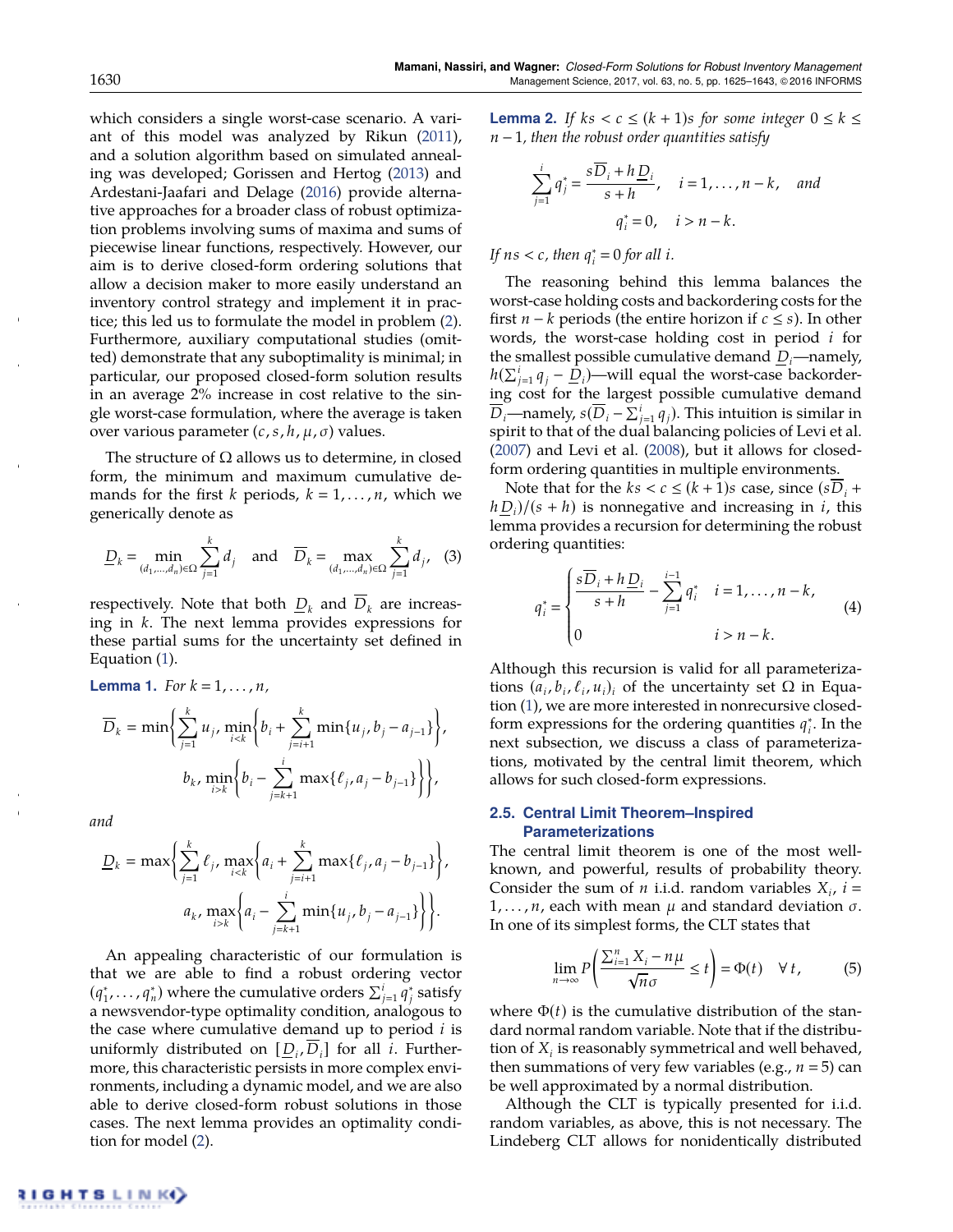(and independent) random variables. For instance, if demands are uniformly bounded, and the standard deviation of the cumulative demand diverges as  $n \rightarrow \infty$ , then the Lindeberg CLT holds; full technical details about this extension can be found in Feller (1968, Chap. X, Section 5). There also exist variants of the CLT that allow for correlation. These results hold if subsequences that are far apart are "almost" independent; see Billingsley (2012, Chap. 5, Section 27) for technical details.

The generality of the CLT motivates the structure of uncertainty sets for our robust optimization models, an approach pioneered by Bandi and Bertsimas (2012). These sets lead to tractable robust formulations of difficult stochastic optimization problems in the areas of auction design, option pricing, queueing theory, and information theory (Bandi and Bertsimas 2011, 2014a, b; Bandi et al. 2012, 2015), and we extend this work to inventory management.

We assume that the demand in period  $i$ ,  $d_i$ , is a random variable with mean  $\mu_i$  and standard deviation  $\sigma_i$ ; we assume that these statistics are known but the distributions are not. We also assume that the demand covariance matrix  $\Sigma$  is known. The partial sum  $\sum_{j=1}^k d_j$ has mean  $\sum_{j=1}^{k} \mu_j$  and standard deviation  $\sqrt{\mathbf{e}'_k \mathbf{\Sigma}_k \mathbf{e}_k}$ , where  $\Sigma_k$  is the submatrix composed of the first  $k$  rows and columns of  $\Sigma$  and  $e_k$  is the *k*-dimensional vector of all ones. Motivated by the CLT, we let  $a_i = \sum_{j=1}^i \mu_j$  –  $\Gamma_i \sqrt{\mathbf{e}_i^{\prime} \Sigma_i \mathbf{e}_i}$ ,  $b_i = \sum_{j=1}^i \mu_j + \Gamma_i \sqrt{\mathbf{e}_i^{\prime} \Sigma_i \mathbf{e}_i}$ ,  $\ell_i = \max\{\mu_i - \hat{\Gamma}_i \hat{\sigma}_i, 0\}$ , and  $u_i = \mu_i + \hat{\Gamma}_i \sigma_i$ , so that our uncertainty set becomes

$$
\Omega_{\text{CLT}} = \left\{ (d_1, \dots, d_n): -\Gamma_i \le \sum_{j=1}^i \frac{d_j - \mu_j}{\sqrt{\mathbf{e}_i^{\prime} \Sigma_i \mathbf{e}_i}} \le \Gamma_i, \right\}
$$

$$
\max \{ \mu_i - \hat{\Gamma}_i \sigma_i, 0 \} \le d_i \le \mu_i + \hat{\Gamma}_i \sigma_i, \ i = 1, \dots, n \right\}. \tag{6}
$$

**Remark 2.** Our approach to modeling correlation information is different from that of Bandi and Bertsimas (2012), whose approach is motivated by a factor-based model that generates correlated random variables from a vector of i.i.d. random variables. Our initial attempt to model correlation used a similar set to that in Bandi and Bertsimas (2012), but we were unable to derive closed-form solutions (because of the complications from the additional vector of generating variables); we consequently devised our current approach. Furthermore, our approach is appealing since the correlation information is a model primitive, as opposed to the approach in Bandi and Bertsimas (2012), where the factors are related to a decomposition (e.g., Cholesky) of the covariance matrix.

The constraints  $d_i \in [\max\{\mu_i - \hat{\Gamma}_i \sigma_i, 0\}, \mu_i + \hat{\Gamma}_i \sigma_i]$  preclude extreme demand movements that are unlikely to appear in practice and are similar to the interval uncertainty in Bertsimas and Thiele (2006). Furthermore, these period-specific constraints can be viewed to hold with high probability, as a result of, for example, the Chebyshev inequality:  $P(|d_i - \mu_i| \geq \hat{\Gamma}_i \sigma_i) \leq 1/\hat{\Gamma}_i^2$ . The  $-\Gamma_i \leq \sum_{j=1}^{i} ((d_j - \mu_j)/\sqrt{e'_i \Sigma_i e_i}) \leq \Gamma_i$  constraints are motivated by the CLT. The  $\Gamma_i \geq 0$  and  $\hat{\Gamma}_i \geq 0$  are tunable parameters that allow adjustment of the conservatism of the robust optimization approach, as pioneered in Bertsimas and Sim (2004). We next discuss the selection of these parameters.

Practically speaking, the  $\Gamma_i$  will be chosen as small constants, usually no more than 3; this is motivated by the fact that if *Z* is a standard normal random variable, then  $P(-3 \le Z \le 3) \approx 99.7\%$ . The simplest parameterization is to set  $\Gamma_i = \Gamma$  for all *i*, where  $\Gamma \in [2, 3]$ . Another parameterization that we explore in our paper, one that emphasizes the limit aspect of the CLT, is to set  $\Gamma_i \rightarrow \infty$ for  $i < n$  and  $\Gamma_n \in [2, 3]$ .

The  $\hat{\Gamma}_i$  parameters can be set using a qualitative description of the demand  $d_i$  in period  $i$ . For example, if demand in period *i* is assumed to be symmetric, we select  $\hat{\Gamma}_i \leq \mu_i / \sigma_i$ , so that the constraint  $\mu_i - \hat{\Gamma}_i \sigma_i \leq$  $d_i \leq \mu_i + \hat{\Gamma}_i \sigma_i$  is symmetric around  $\mu_i$ . By contrast, if the distribution of demand in period *i* is asymmetric, a value of  $\hat{\Gamma}_i > \mu_i / \sigma_i$  is required to have an asymmetric constraint  $0 \le d_i \le \mu_i + \hat{\Gamma}_i \sigma_i$ ; this implies that  $\hat{\Gamma}_i \in (\mu_i/\sigma_i, 3]$ , which is feasible only when the coefficient of variation is  $\sigma_i/\mu_i \geq 0.33$ . Put differently, in this paper we study asymmetric demand distributions where the lower bound of demand is zero. Such demand distributions arise in inventory management and are used to model the demand for "slow-moving" or "low-volume" products where demand is intermittent (Chen and Yu 2005). For instance, many spare aircraft parts satisfy the bound on  $\sigma_i/\mu_i$  and exhibit asymmetric demand patterns, earning descriptions of "lumpy" and "erratic" in the literature (Ghobbar and Friend 2003, Williams 1984). In particular, Ghobbar and Friend (2003) studies a variety of aircraft parts with coefficients of variation up to 1.28. Therefore, highly variable asymmetric demands warrant a value of  $\hat{\Gamma}_i$  $(\mu_i/\sigma_i, 3]$  and the resulting asymmetric uncertainty set.

#### **2.6. Heavy-Tail Parameterizations**

Although our paper focuses on the above CLT-inspired parameterizations, the general form of Equation (1) allows us to also capture demand distributions that are "heavy tailed" (e.g., distributions without finite variance). Although the CLT does not apply for these distributions, other *stable laws* do apply; for instance, if *Yi* are i.i.d. random variables with mean  $\mu$  but no finite variance, a typical stable law is  $\lim_{n\to\infty}\sum_{i=1}^{n}(Y_i-\mu)/$  $n^{1/\alpha}$  ~ *Y* for some random variable *Y* and  $\alpha \in (1, 2]$ ; see Theorem 1 in Bandi and Bertsimas (2012) for details and further citations. This discussion motivates the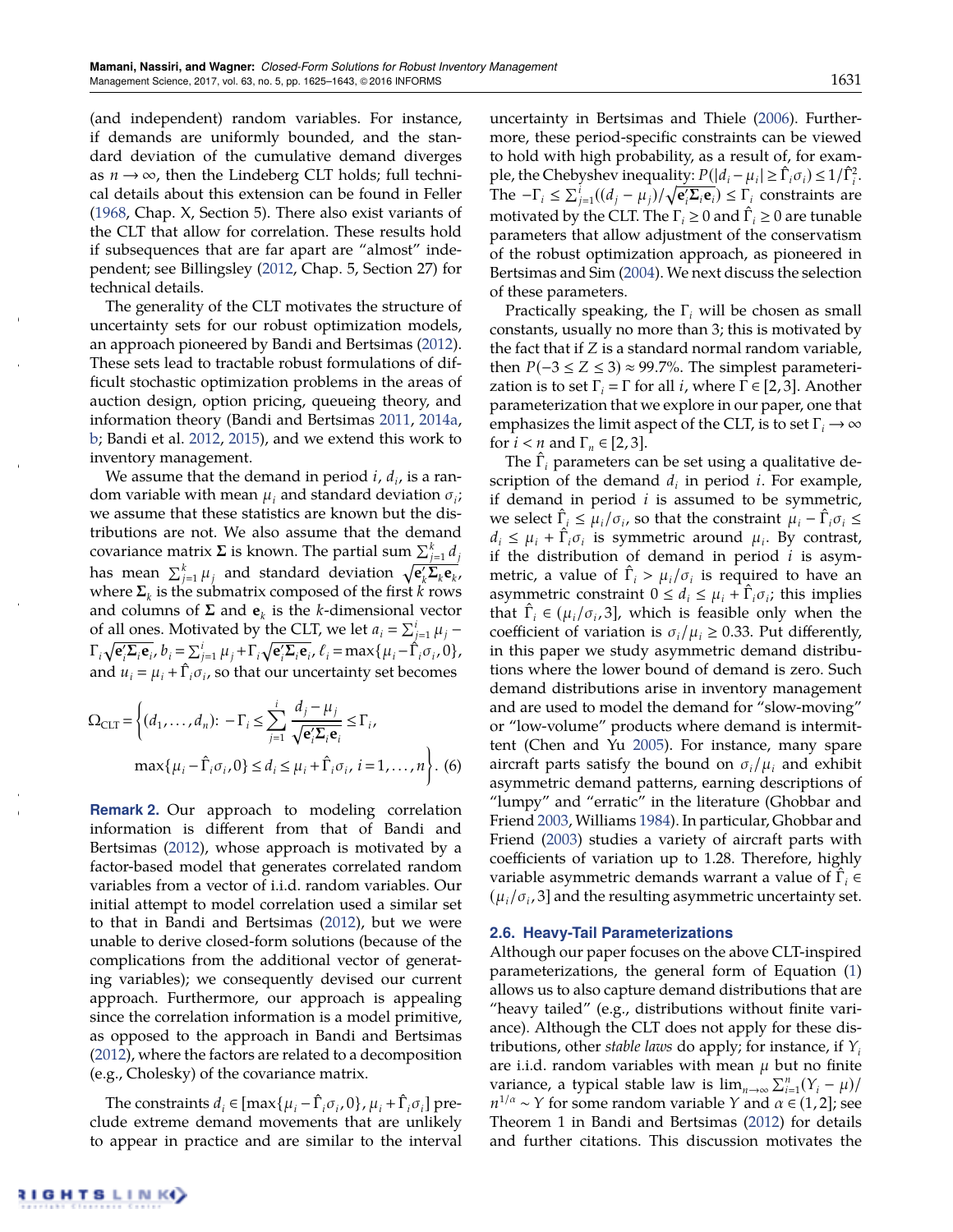following robust uncertainty set that is expressible in our framework:

$$
\Omega_{\text{HT}} = \left\{ (d_1, ..., d_n): -\Gamma_i \le \sum_{j=1}^i \frac{d_j - \mu_j}{n^{1/\alpha}} \le \Gamma_i, \\ \ell_i \le d_i \le u_i, \, i = 1, ..., n \right\}. \tag{7}
$$

# **3. Robust Order Quantities for the Static Problem**

In this section we derive closed-form ordering solutions for the static model in Equation (2) for various parameterizations of the  $\Omega_{CLT}$  uncertainty set defined in Equation (6). These robust order quantities  $(q_1^*, \ldots, q_n^*)$  must be completely specified at time 0. In Section 4 we define a dynamic analogue of this model, and we solve for optimal robust order quantities that are functions of observable inventory positions.

Although dynamic policies are perhaps the most useful in practice, there is value in considering the static policies as well. Specifying multiple order quantities in advance is an appropriate model for some supply chain contracting, such as "advanced booking discount" programs (Tang et al. 2004). Similarly, Özer and Wei (2006) study advanced purchase contracts and show their strategic value in information sharing. In addition, Chen et al. (2014) study supply chain contracts for short-life-cycle products (e.g., fashion, high technology), where there is usually a single ordering opportunity for the life cycle. They explore inventory management *within* the product's life cycle. They provide examples where restrictions (e.g., space constraints at 7-Eleven Japan, cash flow constraints) preclude the entire order being received at once, which results in a staggered delivery of products and accompanying inventory management issues. However, as in our static model, the staggered deliveries (and the total order) must be specified in advance.

In Section 3.1, we consider the case where  $\mu_i - \hat{\Gamma}_i$ .  $\sigma_i \geq 0$  for all *i*, which results in a symmetric uncertainty set, and in Section 3.2, we analyze the case where  $\mu_i$  –  $\hat{\Gamma}_i \sigma_i$  < 0 for all *i*, which gives an asymmetric uncertainty set; we obtain closed-form solutions in both cases. If there exists a set *S*  $\subset$  {1, ..., *n*} where  $\mu_i - \hat{\Gamma}_i \sigma_i \ge 0$  for  $i \in S$ , and  $\mu_i - \hat{\Gamma}_i \sigma_i < 0$  otherwise, then Lemma 2 can be used to obtain a recursion that can be solved for the robust quantities. In Section 3.3, we consider the transition from symmetric to asymmetric uncertainty sets for i.i.d. demand, and in Section 3.4, we generalize our results to capacitated inventories.

#### **3.1. Symmetric Uncertainty Set**

In this subsection we consider symmetric uncertainty sets. We assume that  $\hat{\Gamma}_i$  are selected so that  $\mu_i - \hat{\Gamma}_i \sigma_i \geq 0$ for all *i*. Furthermore, we let  $\Gamma_i \rightarrow \infty$  for  $i < n$  to retain only a constraint on the full summation  $\sum_{j=1}^{n} d_j$ , in

the asymptotic spirit of the CLT. If finite values of  $\Gamma_i$ ,  $i < n$ , are required, the ordering quantities can still be determined using recursion (4); unfortunately, we are unable to derive closed-form  $q_i^*$  for finite  $\Gamma_i$ ,  $i < n$ . The uncertainty set that we consider in this subsection is

$$
\Omega_{CLT}^{\text{symmetric}} = \left\{ (d_1, \dots, d_n): -\Gamma_n \le \sum_{j=1}^n \frac{d_j - \mu_j}{\sqrt{\mathbf{e}' \Sigma \mathbf{e}}} \le \Gamma_n, \mu_i - \hat{\Gamma}_i \sigma_i \le d_i \le \mu_i + \hat{\Gamma}_i \sigma_i, i = 1, \dots, n \right\}, \quad (8)
$$

where **e** is the *n*-dimensional vector of ones. This uncertainty set also captures pooling effects in the sense that the demands in periods 1,..., *j*, for large enough *j*, are not all allowed to simultaneously be at their maximum (or minimum) bounds. In other words, the total amount of uncertainty over these periods is reduced, and this is due to the global constraint of the uncertainty set, which is motivated by the CLT. If *j* is not large enough, then there is no pooling effect, and the intuition is that the "limit" of the CLT does not yet apply. The threshold value of *j* depends on many details, but, for example, a threshold for i.i.d. demand is  $(n + \sqrt{n})/2$ , as we shall see shortly.

Our first theorem characterizes the robust order quantities in closed form. The subsequent discussion focuses on the  $c \leq s$  case; if  $c > s$ , the ordering pattern is preserved, with the simple modification that ordering stops before period *n*, per Lemma 2.

**Theorem 1.** If  $\mu_i - \hat{\Gamma}_i \sigma_i \ge 0$  for all *i* and  $c \le s$ , the robust *order quantities are*

$$
q_i^* = \begin{cases} \mu_i + \hat{\Gamma}_i \sigma_i \left( \frac{s - h}{s + h} \right) & i \le \kappa, \\ \mu_i + \left( \Gamma_n \sqrt{e'} \Sigma e + \sum_{j = \kappa + 2}^n \hat{\Gamma}_j \sigma_j - \sum_{j = 1}^\kappa \hat{\Gamma}_j \sigma_j \right) \\ \cdot \left( \frac{s - h}{s + h} \right) & i = \kappa + 1, \\ \mu_i - \hat{\Gamma}_i \sigma_i \left( \frac{s - h}{s + h} \right) & i > \kappa + 1, \end{cases} \tag{9}
$$

*where*  $\kappa = \max\{i: \sum_{j=1}^{i} \hat{\Gamma}_j \sigma_j \leq (\Gamma_n \sqrt{\mathbf{e}' \Sigma \mathbf{e}} + \sum_{j=1}^{n} \hat{\Gamma}_j \sigma_j)/2\}.$ *If*  $ks < c \leq (k + 1)s$  *for some integer*  $1 \leq k \leq n - 1$ *, the orders in Equation* (9) *are applied for*  $i = 1, ..., n - k$  *and*  $q_i^* = 0$  *for*  $i = n - k + 1, \ldots, n$ . If  $ns < c$ ,  $q_i^* = 0$  for all *i*.

If  $\Sigma = \sigma I$ , where **I** is the identity matrix and  $\mu_i = \mu$ for all *i*, we obtain the case of i.i.d. demand with mean  $\mu$  and standard deviation  $\sigma$ . For simplicity, we also let  $\hat{\Gamma}_n = \hat{\Gamma}_i = \Gamma$  for all *i*. The uncertainty set in Equation (8) simplifies to

$$
\left\{ (d_1, \dots, d_n) : -\Gamma \le \frac{\sum_{j=1}^n d_j - n\mu}{\sqrt{n}\sigma} \le \Gamma, \mu - \Gamma \sigma \le d_i \le \mu + \Gamma \sigma, i = 1, \dots, n \right\}.
$$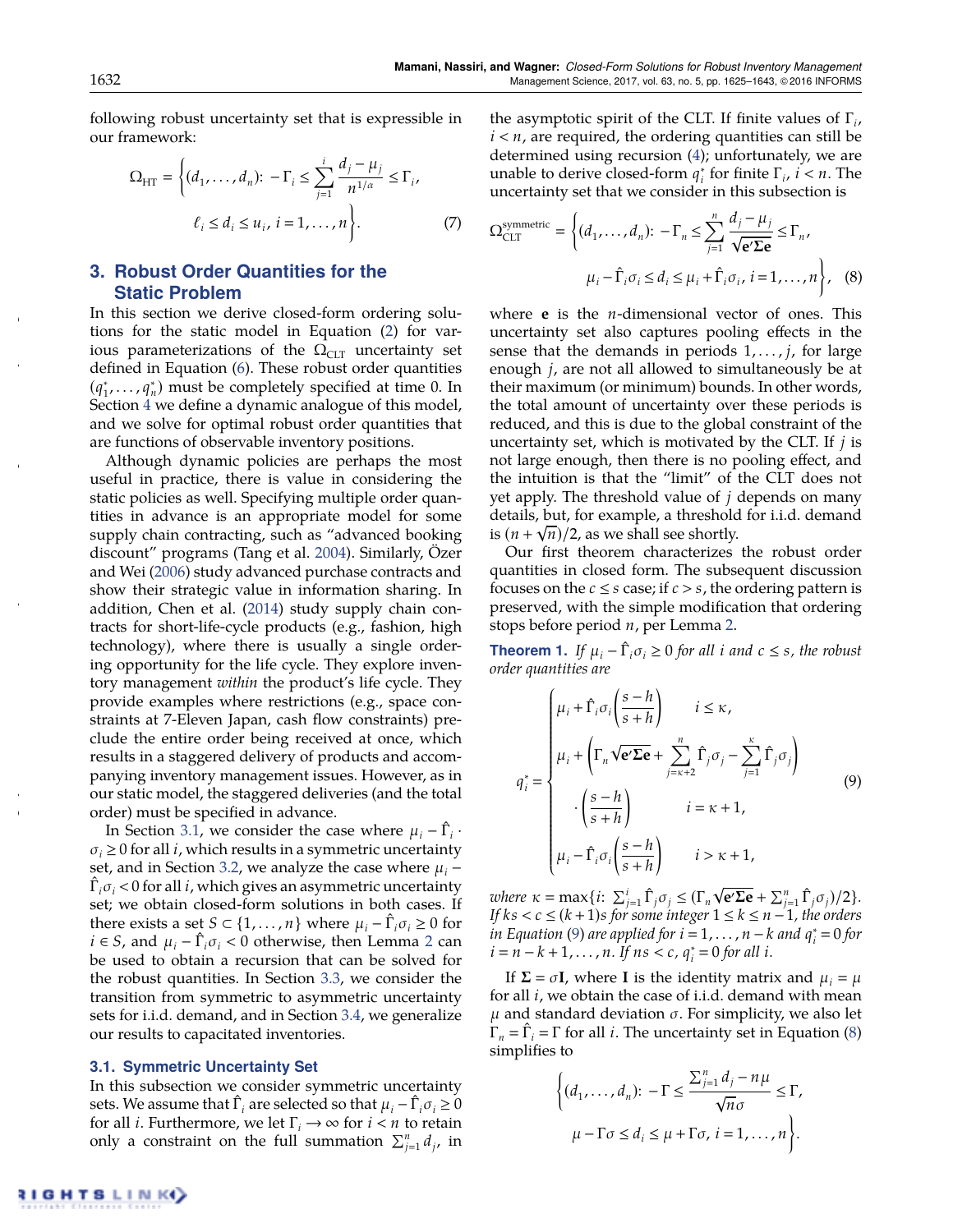The ordering quantities for i.i.d. demand are especially simple and are presented in the following corollary. The remainder of this subsection focuses on these simpler ordering quantities since they allow an intuitive discussion.

**Corollary 1** (i.i.d. Demand). If  $\mu - \Gamma \sigma \ge 0$  and  $c \le s$ , the *robust order quantities are*

$$
q_i^* = \begin{cases} \mu + \Gamma \sigma \left( \frac{s - h}{s + h} \right) & i \leq \lfloor \tau \rfloor, \\ \mu - \Gamma \sigma \left( \frac{s - h}{s + h} \right) (1 - 2\epsilon) & i = \lfloor \tau \rfloor + 1, \\ \mu - \Gamma \sigma \left( \frac{s - h}{s + h} \right) & i > \lfloor \tau \rfloor + 1, \end{cases}
$$
(10)

*where*  $\tau = (n + \sqrt{n})/2$  *and*  $\epsilon = \tau - \lfloor \tau \rfloor$ *. If*  $ks < c \leq (k + 1)s$ *for some integer*  $1 \leq k \leq n-1$ , the orders in Equation (10) are  $a$ *pplied for*  $i = 1, ..., n - k$  *and*  $q_i^* = 0$  *for*  $i = n - k + 1, ..., n$ .  $\int f \, ds < c$ ,  $q_i^* = 0$  for all *i*.

**Remark 3.** Under the  $c \leq s$  case and comparable conditions, Bertsimas and Thiele (2006) derive a similar order-up-to level  $S_k = \mu + \Gamma \sigma((s-h)/(s+h))$ .  $(\gamma_k - \gamma_{k-1})$ , where  $\gamma_k$  is the budget of uncertainty for period *k* (see Remark 3 on p. 156 of Bertsimas and Thiele 2006). However, this solution is different from ours for any sequence of  $\gamma_k$  since these budgets must be nondecreasing in *k*, which is not compatible with the third case of Equation (10). Furthermore, Bertsimas and Thiele (2006) do not analyze the *c* > *s* case, as we do throughout our paper, and their result depends on identically distributed demand; our Theorem 1 provides a closed-form solution for correlated nonidentically distributed demand.

The robust strategy in Corollary 1 orders in every period; this will not be true when  $\mu - \Gamma \sigma < 0$  (which we study in the next section). Note that if ordering too much is equivalent to ordering too little (i.e.,  $s = h$ ), then the robust strategy will always order the mean of demand  $\mu$ , as in the classic newsvendor solution (when the median equals the mean). More generally, in Figure 1, we plot various ordering strategies and observe a clear pattern that depends on the relative size of *s* and *h*, conveniently represented as the service level  $s/(s + h)$ . For service levels that are at least 50%, the strategy first orders aggressively, until a threshold  $\lfloor \tau \rfloor$ , and then reduces the orders; the opposite behavior of ordering conservatively at first, and then aggressively, is observed for service levels below 50% (plots are omitted). We also observe that the standard deviation  $\sigma$  and the budget-of-uncertainty parameter  $\Gamma$  appear in the ordering strategy as the product  $\Gamma \sigma$ , which can be interpreted as the key variability metric in the i.i.d. case. Similar behavior is observed for other values of  $n$ ,  $\mu$ ,  $\sigma$ , and  $\Gamma$ .

The threshold period induced by the value of  $\tau$ , where the ordering behavior changes, can be explained **Figure 1.** Illustration of Corollary 1 for  $n = 30$ ,  $\mu = 10$ ,  $\sigma = 3$ ,  $\Gamma$  = 3, and Various Service Levels *s*/(*s* + *h*)



as follows: When  $i \leq |\tau|$ , the order quantity is driven by the period-dependent constraints  $d_i \in [\mu - \Gamma \sigma, \mu + \sigma]$  $\lceil \sigma \rceil$ , whereas when  $i > \lfloor \tau \rfloor + 1$ , the order quantity is driven by the CLT constraints  $-\Gamma \leq (\sum_{i=1}^{n} d_i$  $n\mu$ )/( $\sqrt{n\sigma}$ )  $\leq$   $\Gamma$ . When  $i = \lfloor \tau \rfloor + 1$ , both have an influence. Note that this threshold is independent of the values of  $\mu$ ,  $\sigma$ , and  $\Gamma$ ; this is not true in the next section, where  $\mu - \Gamma \sigma < 0$  and the uncertainty set contains the zero vector.

Next we discuss the comparative statics, with respect to  $\mu$  and  $\sigma$ , of the individual orders  $q_i^*$ ,  $i = 1, ..., n$ , and the total cumulative order  $Q = \sum_{i=1}^{n} q_i^*$ . Note that the order quantities' behavior as a function of  $\Gamma$  is identical to that of  $\sigma$ . The following corollaries summarize these behaviors.

**Corollary 2.** *For*  $c \leq s$ *,* 

(1)  $\partial q_i^* / \partial \mu > 0$  *for all i.* 

(2) If  $s > h$ , then  $\partial q_i^* / \partial \sigma > 0$  for  $i \leq \lfloor \tau \rfloor$ ;  $\partial q_i^* / \partial \sigma < 0$ *otherwise.*

(3) If  $s < h$ , then  $\partial q_i^* / \partial \sigma < 0$  for  $i \leq \lfloor \tau \rfloor$ ;  $\partial q_i^* / \partial \sigma > 0$ *otherwise.*

Note that all order quantities are increasing in  $\mu$ , which is not surprising. However, the effect of  $\sigma$  is not monotone. Larger  $\sigma$  values increase the space of feasible demand vectors. In particular, increasing  $\sigma$ widens the range of possible demand in each period by increasing the upper bound of demand and decreasing the lower bound. If shortages are more expensive than holding inventory  $(s > h)$ , then the robust order quantities primarily protect against shortages on the upper bound of demand, and in the earlier stages, orders increase. Subsequent order quantities are then decreased to compensate for increased inventory accumulated during the early periods. Alternatively, if shortages are less expensive  $(s < h)$ , then the robust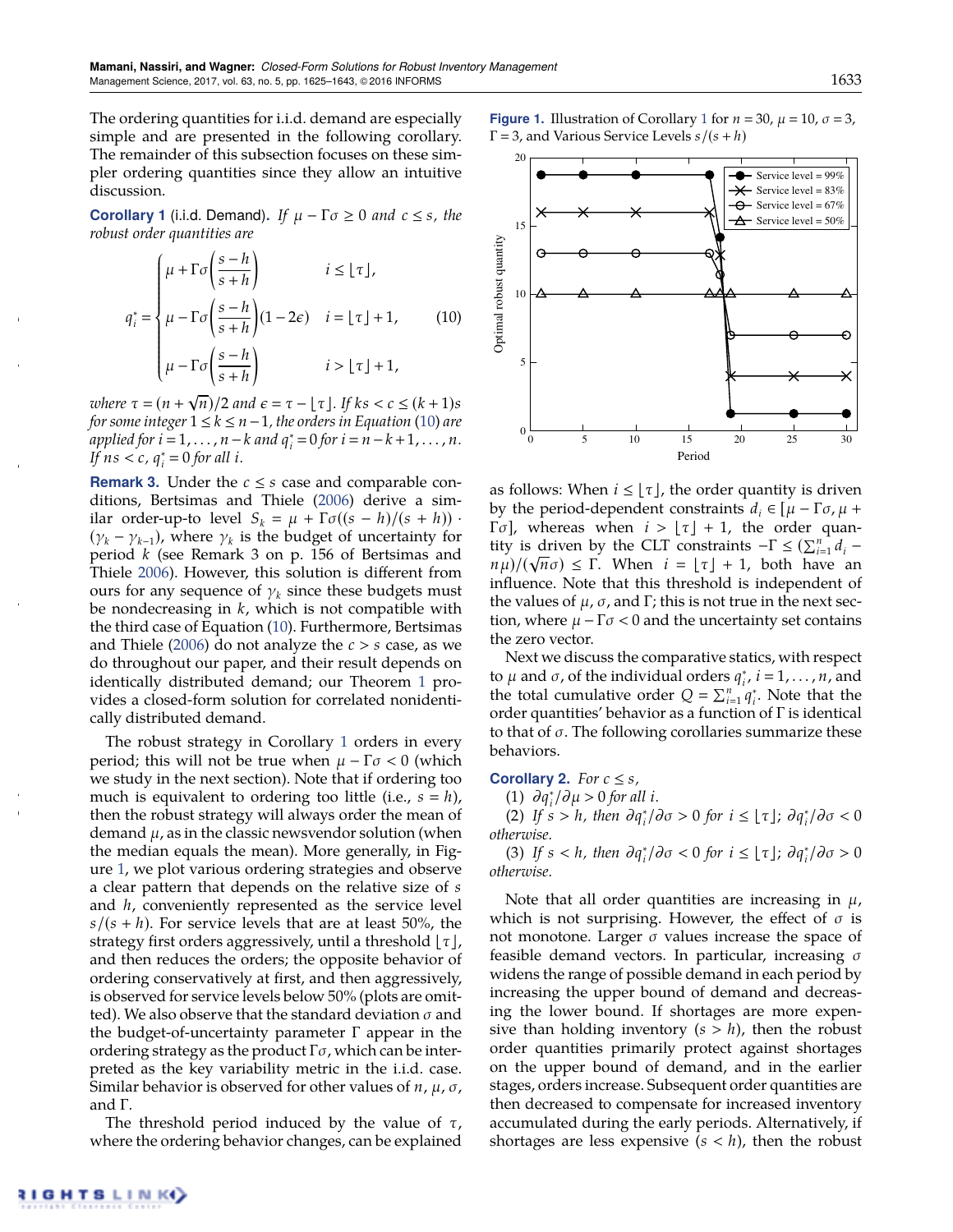quantities primarily protect against inventory holding costs on the lower bound of demand, and early orders are decreased. Subsequent quantities are then increased to compensate for larger backorders accrued in the early stages.

We next consider how the total order quantity  $Q =$  $\prod_{i=1}^n q_i^*$  behaves as a function of  $\mu$  and  $\sigma$ . It can be easily shown, using basic algebra, that  $Q = n\mu + \sqrt{n}\Gamma\sigma((s-h)/n)$  $(s + h)$ ).

**Corollary 3.** For  $c \leq s$ , the total number of orders over *n periods,*  $Q = n\mu + \sqrt{n}\Gamma\sigma((s-h)/(s+h))$ *, is increasing in*  $\mu$ *. Furthermore, if*  $s > h$ *, then*  $\partial Q / \partial \sigma > 0$ *, and if*  $s < h$ *, then*  $\partial Q/\partial \sigma$  < 0.

Corollary 3 can be interpreted in terms of the newsvendor model. Letting  $\Phi^{-1}$  denote the inverse cumulative distribution function of the standard normal, if demand is normally distributed with mean  $\mu$  and standard deviation  $\sigma$ , then the newsvendor solution is  $\mu + \sigma z$ , where  $z = \Phi^{-1}(s/(s+h))$  is the *z*-score that depends on the overage and underage costs. In our model, the mean of cumulative demand is  $D = \sum_{i=1}^{n} d_i$ is  $\mu_D = n\mu$ , the standard deviation is  $\sigma_D = \sqrt{n\sigma}$ , and the total robust order quantity can be written as  $Q =$  $\mu_D + \sigma_D \Gamma((s-h)/(s+h))$ . Therefore,  $\tilde{z} = \Gamma((s-h)/(s+h))$ can be interpreted as a robust *z*-score.

It is also insightful to note that, from Lemma 2, the optimality conditions are  $Q_i = (sD_i + hD_i)/(s + h) \forall i$ , where  $Q_i = \sum_{j=1}^i q_j^*$ , and  $\overline{D}_i$  ( $\underline{D}_i$ ) is the maximum (minimum) cumulative demand up to period *i* that respects the uncertainty set. This condition is identical to the newsvendor solution for demand that is uniformly distributed on  $[D_i, D_i]$  with overage and underage costs of *h* and *s*, respectively. Therefore, the derivation of the robust quantities can be viewed as a sequence of newsvendor solutions, where in the *i*th application, the costs up to period *i* are minimized for uniformly distributed demand, whose interval is determined from the uncertainty set. Note that this also shows why holding and shortage costs must be period independent; if not, the optimality condition would be generalized to  $Q_i = (s_i D_i + h_i D_i)/(s_i + h_i)$ , which is not necessarily nondecreasing in *i*, a requirement for  $q_i = Q_i - Q_{i-1} \ge 0$ .

#### **3.2. Asymmetric Uncertainty Set**

Here, we solve our static robust model, as described in model (2), under the assumption that  $\mu_i - \hat{\Gamma}_i \sigma_i < 0$ for all *i*, which results in the bounds  $d_i \in [0, \mu_i + \hat{\Gamma}_i \sigma_i]$ that are asymmetric around  $\mu_i$ . We again let  $\Gamma_i \rightarrow \infty$ for  $i < n$ , so that the uncertainty set considered in this subsection is

$$
\Omega_{CLT}^{\text{asymmetric}} = \left\{ (d_1, \dots, d_n): -\Gamma_n \le \sum_{j=1}^n \frac{d_j - \mu_j}{\sqrt{\mathbf{e}' \Sigma \mathbf{e}}} \le \Gamma_n, 0 \le d_i \le \mu_i + \hat{\Gamma}_i \sigma_i, \ i = 1, \dots, n \right\}.
$$
 (11)

The following theorem characterizes the robust order quantities for this case in closed form.

**Theorem 2.** If  $\mu_i - \hat{\Gamma}_i \sigma_i < 0$  for all *i* and  $c \leq s$ , the robust *order quantities are*

$$
\int_{\vec{s}} \frac{s}{s+h} (\mu_i + \hat{\Gamma}_i \sigma_i) \quad i \le \kappa_1,
$$
\n
$$
\frac{s}{s+h} \left( \sum_{j=1}^n \mu_j + \Gamma_n \sqrt{\mathbf{e}' \Sigma \mathbf{e}} - \sum_{j=1}^{\kappa_1} (\mu_j + \hat{\Gamma}_j \sigma_j) \right)
$$
\n
$$
i = \kappa_1 + 1,
$$
\n
$$
\int_{\vec{s}}^* = \begin{cases}\n0 & \kappa_1 + 1 < i \le \kappa_2, \\
0 & \kappa_1 + 1 < i \le \kappa_2, \\
\frac{h}{s+h} \left( \sum_{j=1}^{\kappa_2 + 1} (\mu_j + \hat{\Gamma}_j \sigma_j) - \Gamma_n \sqrt{\mathbf{e}' \Sigma \mathbf{e}} - \sum_{j=1}^n \hat{\Gamma}_j \sigma_j \right) \\
i = \kappa_2 + 1, \\
\frac{h}{s+h} (\mu_i + \hat{\Gamma}_i \sigma_i) & i \ge \kappa_2 + 2,\n\end{cases} \tag{12}
$$

*where*

*q*⇤

$$
\kappa_1 = \max \left\{ i: \sum_{j=1}^i (\mu_j + \hat{\Gamma}_j \sigma_j) \le \sum_{j=1}^n \mu_j + \Gamma_n \sqrt{\mathbf{e}' \Sigma \mathbf{e}} \right\} \text{ and}
$$

$$
\kappa_2 = \max \left\{ i: \sum_{j=1}^i (\mu_j + \hat{\Gamma}_j \sigma_j) \le \Gamma_n \sqrt{\mathbf{e}' \Sigma \mathbf{e}} + \sum_{j=1}^n \hat{\Gamma}_j \sigma_j \right\}.
$$

*If*  $ks < c \leq (k + 1)s$  *for some integer*  $1 \leq k \leq n - 1$ *, the orders in Equation* (12) *are applied for*  $i = 1, ..., n - k$  *and*  $q_i^* = 0$ *for*  $i = n - k + 1, ..., n$ *. If*  $ns < c$ *,*  $q_i^* = 0$  *for all i.* 

We first explain the interval of zero ordering, which was not present in the previous subsection for a symmetric uncertainty set. For the asymmetric uncertainty set  $\Omega_{CLT}^{asymmetric}$ , demand can be zero, and the worstcase cumulative demands  $D_i$  and  $D_i$  are not necessarily strictly increasing in *i*. Indeed, the periods with zero ordering,  $i \in (\kappa_1 + 1, \kappa_2]$ , correspond exactly to the periods where  $D_i$  and  $D_i$  are both constant. Therefore, matching the worst-case costs, or, equivalently,  $\sum_{j=1}^{i} q_j^* = (s\overline{D}_i + h\underline{D}_i)/(s + h)$ , results in zero ordering.

Next, as in the previous subsection, we now focus on the case of i.i.d. demand by setting  $\Sigma = \sigma I$  and  $\mu_i = \mu$ for all *i*; we also let  $\Gamma_n = \hat{\Gamma}_i = \Gamma$  for all *i*. The uncertainty set in Equation (11) simplifies to

$$
\left\{ (d_1, \dots, d_n) : -\Gamma \le \frac{\sum_{j=1}^n d_j - n\mu}{\sqrt{n}\sigma} \le \Gamma, \right\}
$$
  

$$
0 \le d_i \le \mu + \Gamma \sigma, \, i = 1, \dots, n \right\},
$$

and the ordering quantities are presented in the following corollary.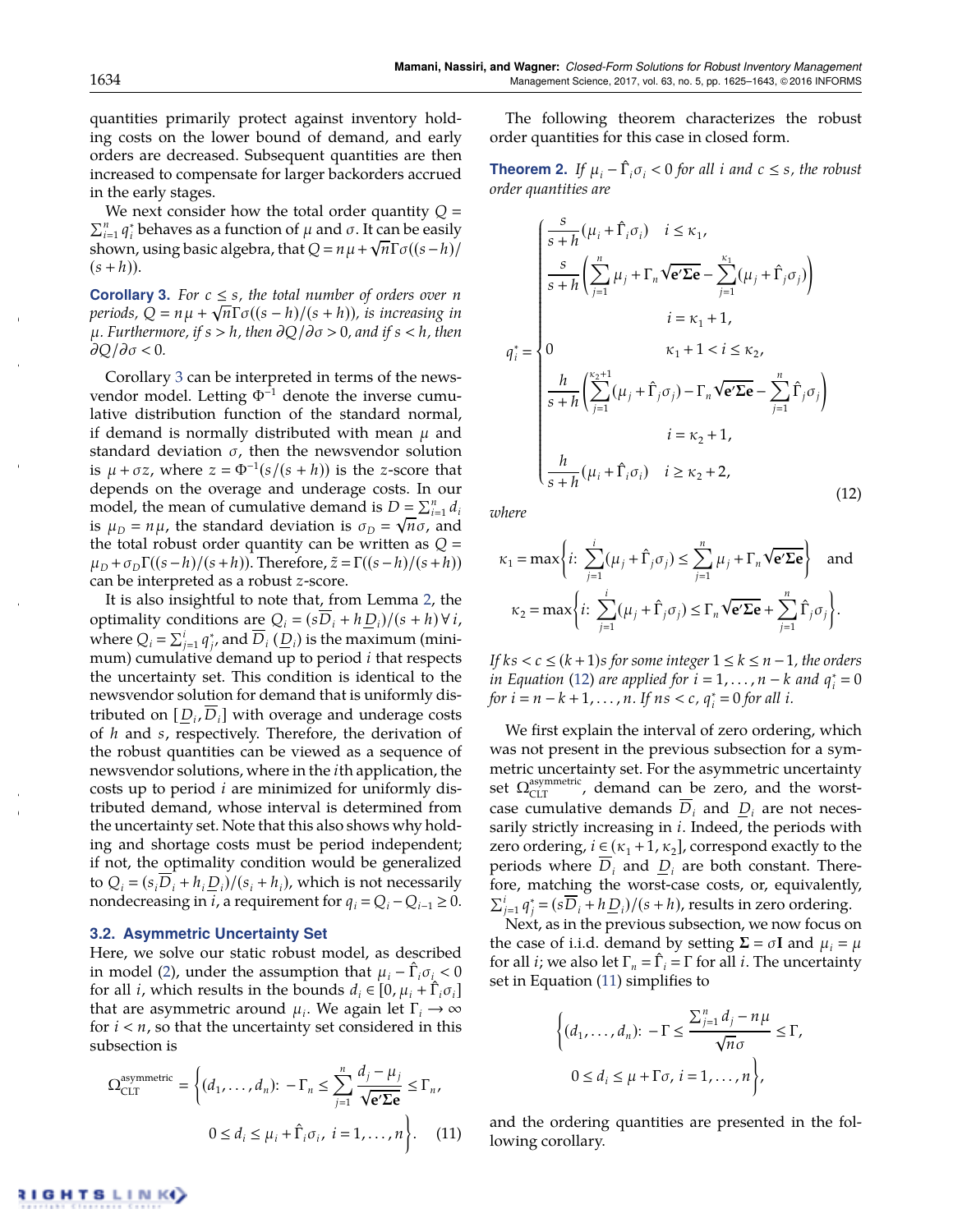**Corollary 4** (i.i.d. Demand). If  $\mu - \Gamma \sigma < 0$  and  $c \leq s$ , the *robust order quantities are*

$$
q_i^* = \begin{cases} \frac{s}{s+h}(\mu + \Gamma \sigma) & i \leq \lfloor \tau_1 \rfloor, \\ \varepsilon \frac{s}{s+h}(\mu + \Gamma \sigma) & i = \lfloor \tau_1 \rfloor + 1, \\ 0 & \lfloor \tau_1 \rfloor + 1 < i \leq \lfloor \tau_2 \rfloor, \\ (1 - \varepsilon) \frac{h}{s+h}(\mu + \Gamma \sigma) & i = \lfloor \tau_2 \rfloor + 1, \\ \frac{h}{s+h}(\mu + \Gamma \sigma) & i > \lfloor \tau_2 \rfloor + 1, \end{cases} \tag{13}
$$

*where*  $\tau_1 = (n\mu + \sqrt{n}\Gamma\sigma)/(\mu + \Gamma\sigma)$ ,  $\tau_2 = (n + \sqrt{n})\Gamma\sigma/(\mu + \Gamma\sigma)$  $\Gamma$  $\sigma$ ),  $\epsilon = \tau_1 - \lfloor \tau_1 \rfloor$ , and  $\epsilon = \tau_2 - \lfloor \tau_2 \rfloor$ . If  $ks < c \leq (k+1)s$  for *some integer*  $1 \leq k \leq n-1$ *, the orders in Equation* (13) *are*  $a$ *pplied for*  $i = 1, ..., n - k$  *and*  $q_i^* = 0$  *for*  $i = n - k + 1, ..., n$ . *If*  $ns < c$ ,  $q_i^* = 0$  for all *i*.

The different structure of the uncertainty set for the  $\mu$  –  $\Gamma \sigma$  < 0 case results in qualitatively different ordering behavior; in particular, there is a range of periods for which no ordering takes place  $(q_i^* = 0)$ . There are now two thresholds,  $\tau_1$  and  $\tau_2$ , that dictate this lack of ordering, rather than the single threshold  $\tau$  under the case where  $\mu - \Gamma \sigma \geq 0$ . It can be easily shown using basic algebra that  $\tau_1 < \tau < \tau_2$ . The drivers of the thresholds  $\tau_1$  and  $\tau_2$ , where the ordering behavior changes, can be explained as follows: When  $i \leq \lfloor \tau_1 \rfloor$ , the order quantity is driven by the period-dependent constraints  $d_i \in [0, \mu + \Gamma \sigma]$ , whereas when  $i > \lfloor \tau_2 \rfloor + 1$ , the order quantity is driven by the CLT constraints  $-\Gamma \leq (\sum_{i=1}^{n} d_i$  $n\mu$ )/( $\sqrt{n}\sigma$ )  $\leq$  T. When  $\lfloor \tau_1 \rfloor + 1 \leq i \leq \lfloor \tau_2 \rfloor + 1$ , both constraints have an influence, as can be seen in the proof of Theorem 2. Unlike the threshold  $\tau$  in the previous section, these thresholds depend on  $\mu$ ,  $\sigma$ , and  $\Gamma$ . As in the previous section,  $\sigma$  and  $\Gamma$  appear in the ordering strategy, as well as the threshold definitions, as the product  $\Gamma \sigma$ , which further supports using this product as the key variability metric in the i.i.d. case. Basic calculus shows that  $\partial \tau_1/\partial \mu > 0$  and  $\partial \tau_2/\partial \mu < 0$ , which implies that, as the mean of demand increases, the range of intervals with zero ordering is reduced. Intuitively, this ordering strategy approaches that of the previous section. Conversely, we can show that  $\partial \tau_1/\partial \sigma < 0$  and  $\partial \tau_2/\partial \sigma > 0$ , which implies that as the standard deviation of demand increases, the range of intervals with zero ordering is enlarged. Finally, note that it is possible to have  $\tau_2 > n$  and the last regime of ordering is never reached; this occurs if  $n < (\Gamma \sigma / \mu)^2$ . In this scenario, ordering takes place only in early periods, which then ceases after period  $\lfloor \tau_1 \rfloor + 1$ .

The ordering behavior when  $s = h$  also differs from the  $\mu - \Gamma \sigma \ge 0$  case. Apart from not ordering in the middle of the horizon, the robust strategy will order a constant amount equal to half the maximum demand **Figure 2.** Illustration of Corollary 4 for  $n = 30$ ,  $\mu = 10$ ,  $\sigma = 5$ ,  $\Gamma$  = 3, and Various Service Levels *s*/(*s* + *h*)



 $(\mu + \Gamma \sigma)/2$ ; note that this is in contrast to a newsvendor solution. However, this solution makes intuitive sense: since the costs of over- and underordering are the same, the robust strategy orders the average of the range of demand  $[0, \mu + \Gamma \sigma]$ .

In Figure 2 we plot various ordering strategies for service levels  $s/(s+h) \ge 50\%$ . We observe some similar patterns to that in Figure 1: the strategy first orders aggressively, then orders nothing, and finally orders conservatively; the opposite behavior is observed for service levels below 50% (plots are omitted).

Next we discuss the comparative statics, which are summarized in the following corollaries.

#### **Corollary 5.** For  $c \leq s$ , the robust order quantities  $q_i^*$  are *increasing in* µ *and .*

We compare and contrast this result with Corollary 2, which addresses the case of positive perioddependent constraints  $d_i \in [\mu - \Gamma \sigma, \mu + \Gamma \sigma]$ . In both cases, the robust order quantities are increasing in  $\mu$ . By contrast, here, the robust order quantities are always increasing in  $\sigma$ , as opposed to those in Corollary 2, whose behaviors are not monotone in  $\sigma$ . This difference is due to  $\sigma$  increasing the upper bound of demand  $(\mu + \Gamma \sigma)$  but not changing the lower bound (0). The rates of increase of  $q_i^*$  (with respect to either  $\mu$  or  $\sigma$ ) depend on the values of *s* and *h*, and they can be found by inspection.

We next consider how the total order quantity  $Q =$  $\prod_{i=1}^{n} q_i^*$  behaves as a function of  $\mu$  and  $\sigma$ . Assuming that  $n \ge (\Gamma \sigma / \mu)^2$ , so that  $\tau_2 \le n$ , it can be easily shown, using basic algebra, that  $Q = n\mu + \sqrt{n\Gamma}\sigma((s-h)/n)$  $(s + h)$ ). Note that this is the same expression as in the previous section, which implies that Corollary 3, and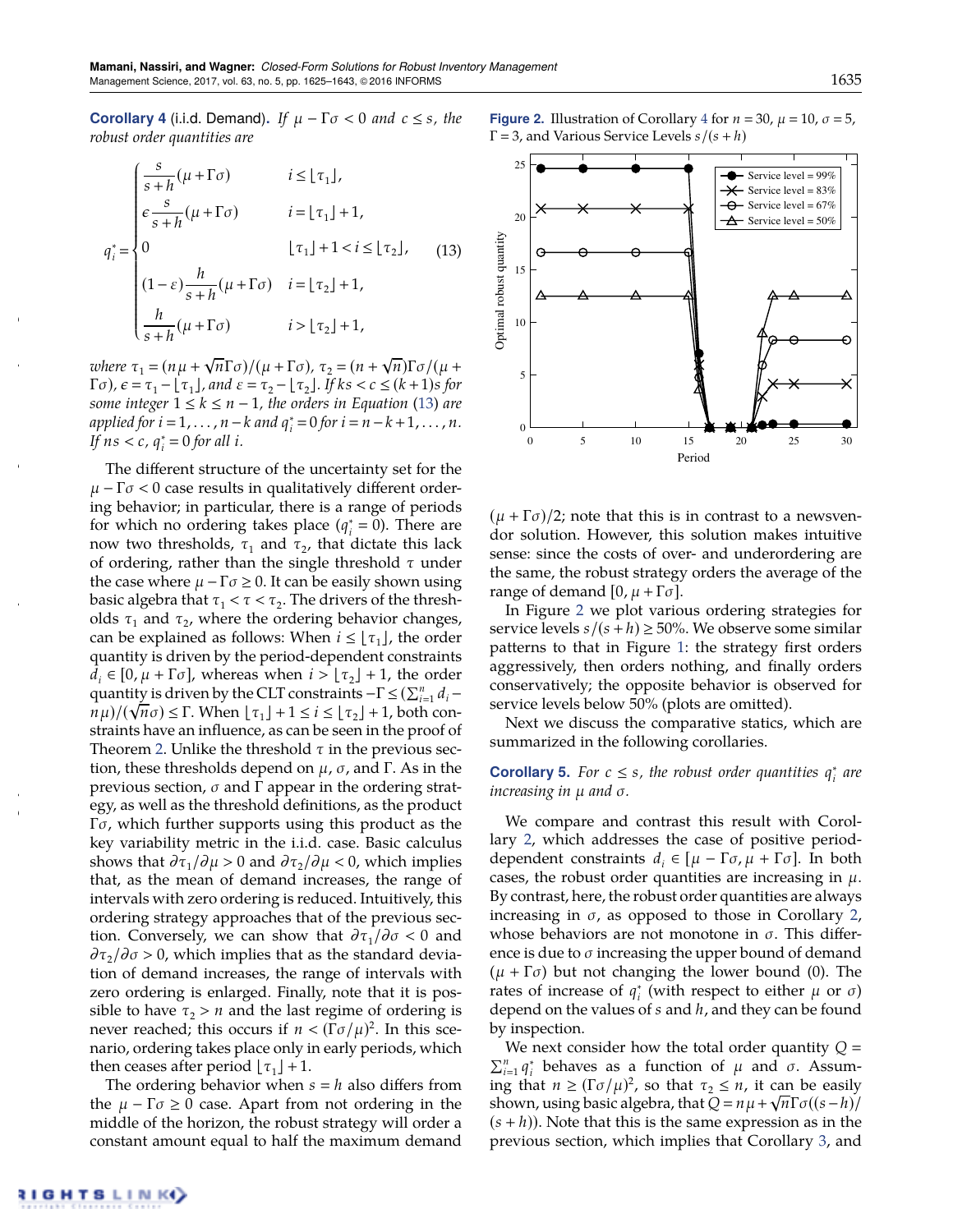its accompanying discussion, apply here as well; we formalize this observation in the following corollary.

**Corollary 6.** For  $c \leq s$ , if  $n \geq (\Gamma \sigma / \mu)^2$ , then the total num*ber of orders over n periods,*  $Q = n\mu + \sqrt{n}\Gamma\sigma((s - h)/n)$  $(s + h)$ , are increasing in  $\mu$ . Furthermore, if  $s > h$ , then  $\partial Q/\partial \sigma > 0$ , and if  $s < h$ , then  $\partial Q/\partial \sigma < 0$ .

Therefore, as long as *n* is not too small, the cumulative orders over *n* periods do not depend on the value of  $\mu$  –  $\Gamma \sigma$ . This is due to the lower bound on *n*, which ensures that the CLT applies equally in both the cases  $\mu - \Gamma \sigma \ge 0$  and  $\mu - \Gamma \sigma < 0$ ; note that in our discussion of the thresholds  $\tau$ ,  $\tau_1$ , and  $\tau_2$ , we elaborate on how the CLT dominates for  $n > \tau$  and  $n > \tau_2$ . The major difference between the  $\mu - \Gamma \sigma \geq 0$  and  $\mu - \Gamma \sigma < 0$  casesnamely, the symmetry of the uncertainty set—does not factor into the cumulative ordering totals. However, if  $n < (\Gamma \sigma / \mu)^2$ , ordering under the  $\mu - \Gamma \sigma < 0$  case ends prematurely in period  $\lfloor \tau_1 \rfloor +1$ , and there are no orders for the remainder of the time horizon. In this scenario, the cumulative order is  $Q = (s/(s+h))(n\mu + \sqrt{n}\Gamma\sigma)$ , which increases in  $\mu$  and  $\sigma$ ; we formalize this in the following corollary.

**Corollary 7.** For  $c \leq s$ , if  $n < (\Gamma \sigma / \mu)^2$ , then the total num*ber of orders over n periods*,  $Q = (s/(s+h))(n\mu + \sqrt{n}\Gamma\sigma)$ , *are increasing in* µ *and .*

#### **3.3. Strategies as a Function of**

In this subsection, we discuss, for the i.i.d. case, the transition of our robust ordering strategies from the symmetric to the asymmetric cases, as a function of  $\Gamma$ . If  $\Gamma < \mu/\sigma$ , then the symmetric strategy of Corollary 1 applies, and if  $\Gamma > \mu/\sigma$ , then the asymmetric strategy of Corollary 4 is used. If  $\Gamma = \mu/\sigma$ , then these two strategies are equivalent since  $\tau = \tau_1 = \tau_2$ ; the first cases of Corollaries 1 and 4 both simplify to an ordering level of  $2\mu s/(s+h)$ , the last cases both simplify to  $2\mu h/(s+h)$ , and the three middle cases of Corollary 4 simplify to the middle case of Corollary 1.

To understand the general dynamic, we present graphs for various values of  $\Gamma \in [0, 3]$ ; we set  $\mu = 15$  and  $\sigma$  = 10, so that the threshold  $\mu/\sigma$  = 1.5 is the midpoint of [0, 3] and has a service level of 83% (an intermediate value considered in Figures 1 and 2; similar behaviors are observed for other service levels). In Figure 3 we consider  $\Gamma \in \{0.25, 0.75, 1.50, 2.00, 2.75\}$ , where the first two values lead to the symmetric strategy, the last two values result in the asymmetric one, and the middle value results in the equivalence of the two strategies. As  $\Gamma$  is increased from 0.25 to 1.50, the early (before period  $\tau$ ) order level increases, and the later (after period  $\tau$ ) order level decreases, expanding the range of ordering. Once the threshold  $\mu/\sigma$  is surpassed and  $\Gamma$  is increased from 1.50 to 2.75, the early (before period  $\tau_1$ ) and later (after period  $\tau_2$ ) order levels both increase (early levels increasing faster if and only if *s* > *h*), and **Figure 3.** Transition from Symmetric to Asymmetric Demand;  $n = 30$ ,  $\mu = 15$ ,  $\sigma = 10$ , Service Level = 83%, and Various  $\Gamma'$ s



the number of periods with no ordering also increases, since the size of the interval  $[\tau_1, \tau_2]$  is increasing in  $\Gamma(\tau_1)$ is decreasing and  $\tau_2$  is increasing). These periods with zero ordering are observed in practice, for demand that is "lumpy" and "erratic," typically characterized by high coefficients of variation. For instance, the Steel Works, Inc., case presented in Simchi-Levi et al. (2008) discusses such an environment with frequent firm orders of zero (i.e., no ordering). As discussed in Section 2.5, this demand pattern corresponds to our asymmetric uncertainty set, which is the only set where zero orders (in intermediate periods) are optimal. See Ghobbar and Friend (2003) and Williams (1984) for further details regarding highly variable demand patterns.

#### **3.4. Capacitated Problems**

In this section we consider capacitated problems. In the first variant, we consider capacitated inventories and extend Lemma 2 to this case. In the second variant, we analyze capacitated orders and show that a natural extension of our results is not optimal, suggesting capacitated orders are more difficult than capacitated inventories in our modeling framework.

**3.4.1. Capacitated Inventories.** We introduce a capacity *C* that bounds the amount of inventory that can be held in each period. We add the constraints

$$
\max_{(d_1,\ldots,d_n)\in\Omega} I_i \leq C, \quad i=1,\ldots,n,
$$

to our basic model in Equation (2). Note that these constraints are equivalent to  $\sum_{j=1}^{i} q_j \leq C + \underline{D}_i$  for all *i*. The next result extends our closed-form recursive solutions to include capacitated inventories.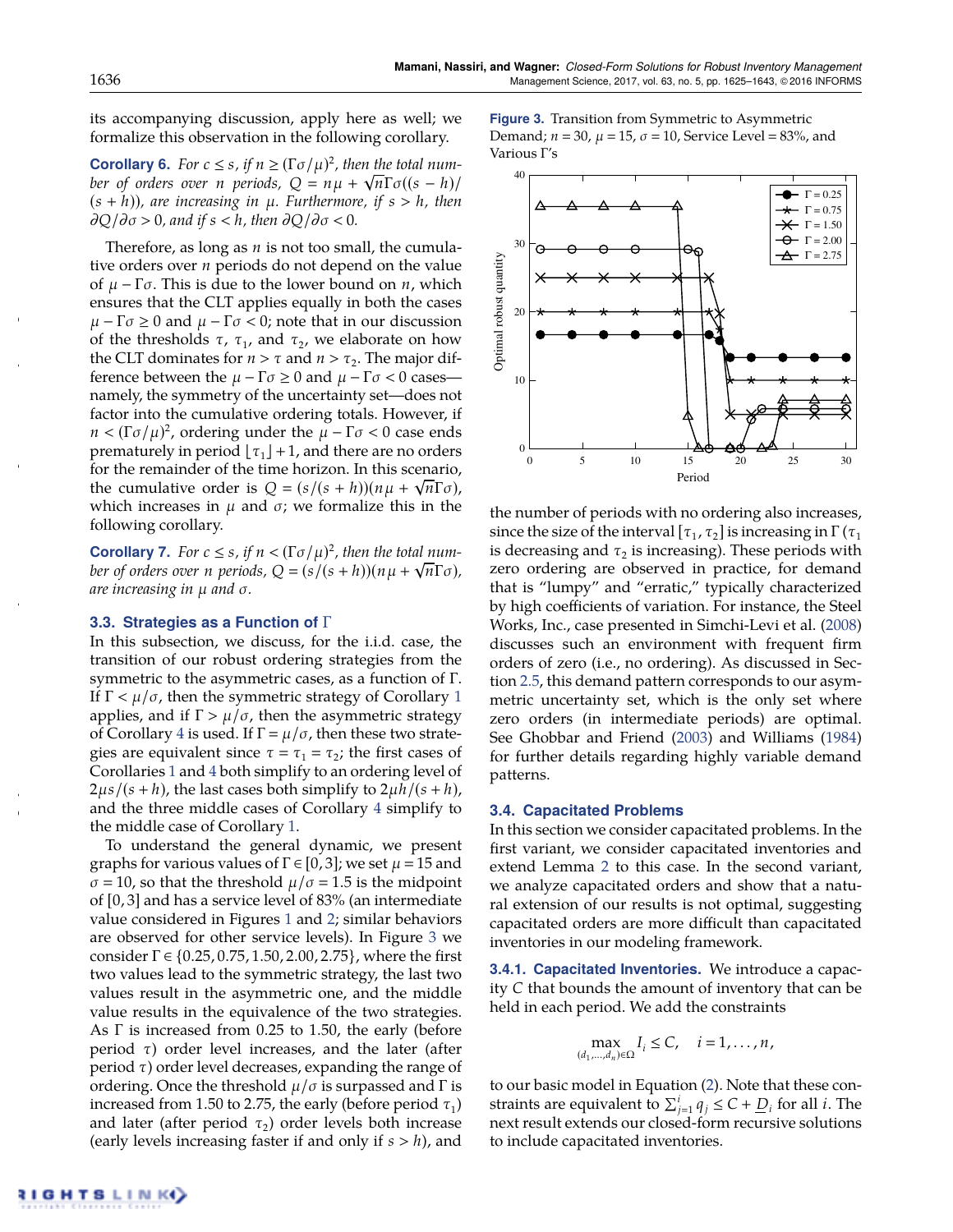**Lemma 3.** If  $c \leq s$ , the robust order quantity for period *i satisfies the following:*

$$
\sum_{j=1}^{i} q_j^* = \min\left\{C + \underline{D}_i, \frac{s\overline{D}_i + h\underline{D}_i}{s+h}\right\}, \quad i = 1, \dots, n \quad (14)
$$

*for*  $i = 1, \ldots, n$ *. If*  $ks < c \leq (k + 1)s$  *for some integer*  $1 \leq$  $k \leq n-1$ , the orders in Equation (14) are applied for  $i =$  $1, \ldots, n-k$  and  $q_i^* = 0$  for  $i = n - k + 1, \ldots, n$ . If  $ns < c$ , *then*  $q_i^* = 0$  *for all i*.

This lemma allows us to extend Theorems 1 and 2 for capacitated inventories. The impact of a capacity can be explained relatively simply: (1) if the capacity is high enough, the uncapacitated order quantities are optimal; (2) otherwise, there exist two indices  $\ell < \ell'$  such that the ordering quantities before period  $\ell$  and after period  $\ell'$  are not affected by the capacity, whereas for the intermediate periods, ordering is reduced. Our first result, which generalizes Theorem 1, is for the symmetric uncertainty set  $\Omega_{CLT}^{symmetric}$ , defined in Equation (8).

**Theorem 3.** If  $\mu_i - \hat{\Gamma}_i \sigma_i \geq 0$  for all *i* and  $c \leq s$ , we have the *following:*

• If  $C \geq (2s/(s + h)) \max\{\sum_{j=1}^{k} \hat{\Gamma}_j \sigma_j, \Gamma_n \sqrt{e^{\prime} \Sigma e} +$  $\sum_{j=\kappa+2}^{n}\hat{\Gamma}_{j}\sigma_{j}\}$ , then the order quantities of Theorem 1 are opti*mal.*

• *Otherwise,*

$$
q_{i}^{*} = \begin{cases} \mu_{i} + \hat{\Gamma}_{i}\sigma_{i}\frac{s-h}{s+h} & i = 1,..., \ell, \\ C + \underline{D}_{\ell+1} - \sum_{j=1}^{\ell} \left(\mu_{j} + \hat{\Gamma}_{j}\sigma_{j}\frac{s-h}{s+h}\right) & i = \ell+1, \\ \frac{\underline{D}_{i} - \underline{D}_{i-1}}{s\overline{D}_{\ell'} + h\underline{D}_{\ell'}} - (C + \underline{D}_{\ell'-1}) & i = \ell', \\ \mu_{i} - \hat{\Gamma}_{i}\sigma_{i}\frac{s-h}{s+h} & i > \ell', \end{cases}
$$

*where*

$$
\ell = \max \left\{ i \le \kappa \colon \frac{2s}{s+h} \sum_{j=1}^{i} \hat{\Gamma}_j \sigma_j \le C \right\} \text{ and}
$$

$$
\ell' = \min \left\{ i > \kappa \colon \frac{2s}{s+h} \left( \Gamma_n \sqrt{\mathbf{e}' \Sigma \mathbf{e}} + \sum_{j=i+1}^{n} \hat{\Gamma}_j \sigma_j \right) \le C \right\}.
$$

*If*  $ks < c \leq (k + 1)s$  *for some integer*  $1 \leq k \leq n - 1$ *, the orders are applied for*  $i = 1, ..., n - k$  *and*  $q_i^* = 0$  *for*  $i =$  $n - k + 1, \ldots, n$ *. If*  $ns < c$ *,*  $q_i^* = 0$  *for all i.* 

Our second result, which generalizes Theorem 2, is for the asymmetric uncertainty set  $\Omega_{\text{CLT}}^{\text{asymmetric}}$ , defined in Equation (11).

**Theorem 4.** If  $\mu_i - \hat{\Gamma}_i \sigma_i < 0$  for all *i* and  $c \leq s$ , we have the *following:*

• If  $C \geq (s/(s+h))(\sum_{j=1}^n \mu_j + \Gamma_n \sqrt{e^{\prime} \Sigma e})$ , then the order *quantities of Theorem 2 are optimal.*

• *Otherwise,*

$$
q_i^* = \begin{cases} \frac{s}{s+h}(\mu_i + \hat{\Gamma}_i \sigma_i) & i = 1, ..., \ell, \\ C + \underline{D}_{\ell+1} - \sum_{j=1}^{\ell} \frac{s}{s+h}(\mu_j + \hat{\Gamma}_j \sigma_j) & i = \ell + 1, \\ \underline{D}_i - \underline{D}_{i-1} & \ell + 1 < i < \ell' - 1, \\ \frac{s\overline{D}_{\ell'} + h\underline{D}_{\ell'}}{s+h} - (C + \underline{D}_{\ell'-1}) & i = \ell', \\ \frac{h}{s+h}(\mu_i + \hat{\Gamma}_i \sigma_i) & i > \ell', \end{cases}
$$

*where*

$$
\ell = \max \left\{ i \le \kappa_1 : \frac{s}{s+h} \sum_{j=1}^i (\mu_j + \hat{\Gamma}_j \sigma_j) \le C \right\} \text{ and}
$$

$$
\ell' = \min \left\{ i > \kappa_2 : \frac{s}{s+h} \left( \sum_{j=i+1}^n (\mu_j + \hat{\Gamma}_j \sigma_j) + 2\Gamma_n \sqrt{\mathbf{e}' \Sigma \mathbf{e}} \right) \le C \right\}.
$$

*If*  $ks < c \leq (k + 1)s$  *for some integer*  $1 \leq k \leq n - 1$ *, the orders are applied for*  $i = 1, ..., n - k$  *and*  $q_i^* = 0$  *for*  $i =$  $n - k + 1, \ldots, n$ *. If*  $ns < c$ *, then*  $q_i^* = 0$  *for all i.* 

**3.4.2. Capacitated Orders.** We introduce a capacity *B* that bounds the order quantity in any period. We add the constraints

$$
q_i\leq B, \quad i=1,\cdots,n\,,
$$

to our basic model in Equation (2). We conjectured that the optimal orders satisfy the natural recursion

$$
q_i^* = \min\bigg\{B, \frac{s\overline{D}_i + h\underline{D}_i}{s+h} - \sum_{j=1}^{i-1} q_j^*\bigg\}, \quad i = 1, \ldots, n,
$$

but unfortunately, this solution is not optimal. For example, when  $c = 1$ ,  $s = 2$ ,  $h = 5$ ,  $n = 50$ ,  $\mu = 15$ ,  $\sigma = 5$ , and  $\Gamma = 3$ , this conjectured solution gives a cost that is 1% higher than the optimal cost (as determined using Matlab's linprog function). In extensive computational tests, we discovered gaps exceeding 2% for large values of *n*. These gaps appeared only for *h* > *s*, and it does seem that the conjectured solution is indeed optimal for  $s \leq h$ . We leave a proof of this to future work.

# **4. Robust Policies for a Rolling Horizon Problem**

In this section we analyze a dynamic robust model based on reoptimization, where in period *k*, past demands and order quantities are known, which are denoted by  $(\hat{d}_1, \ldots, \hat{d}_{k-1})$  and  $(q_1^*, \ldots, q_{k-1}^*)$ , respectively. Consequently, the inventory position at the end of period  $k - 1$ , denoted by  $\hat{I}_{k-1}^{\prime} = \sum_{j=1}^{k-1} (q_j^* - \hat{d}_j)$ , is also known.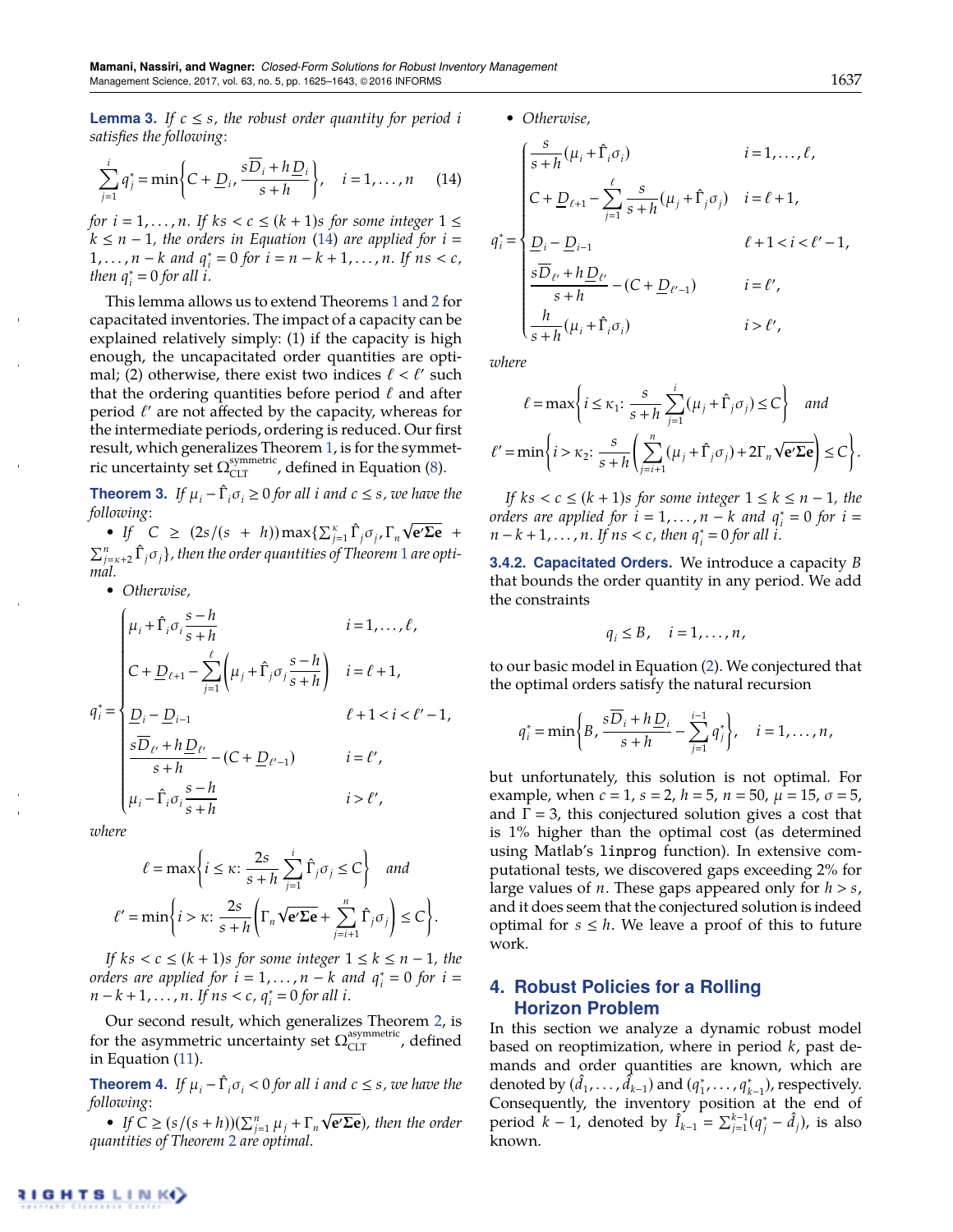We define the uncertainty set in period  $k$ ,  $\Omega_{\text{CLT}}^k$ , by the intersection of the original uncertainty set  $\Omega_{CLT}$ , defined in Equation (6), with the knowledge of realized demand, or

$$
\Omega_{\text{CLT}}^{k} = \Omega_{\text{CLT}} \cap \{d_1 = \hat{d}_1, ..., d_{k-1} = \hat{d}_{k-1}\}\
$$
\n
$$
= \left\{ (d_k, ..., d_n) : -\Gamma_i \le \frac{\sum_{j=1}^{k-1} \hat{d}_j + \sum_{j=k}^{i} d_j - \sum_{j=1}^{i} \mu_j}{\sqrt{\mathbf{e}_i^{\prime} \Sigma_i \mathbf{e}_i}} \le \Gamma_i,
$$
\n
$$
\max\{\mu_i - \hat{\Gamma}_i \sigma_i, 0\} \le d_i \le \mu_i + \hat{\Gamma}_i \sigma_i, i = k, ..., n \right\};
$$

we assume that  $\Omega_{\rm CLT}^k$  is not empty. Note that, in contrast to the results of Section 3, we allow finite values of  $\Gamma_i$ for  $i < n$ ; the reoptimization aspect of our approach allows us to also obtain closed-form ordering quantities under this more general uncertainty set. We next provide a sequence of optimization models that collectively define a dynamic version of model (2). These models are used to find the robust order quantity in period *k*,  $q_k^*$ , for  $k = 1, ..., n$ , which is a function of the inventory position  $\hat{I}_{k-1}$ . In period  $k = 1, \ldots, n$ , we leverage the known information by solving the following model:

$$
\min_{(q_k, ..., q_n) \ge 0} \sum_{i=k}^{n} (cq_i + y_i)
$$
\n
$$
\text{s.t. } I_i = \hat{I}_{k-1} + \sum_{j=k}^{i} (q_j - d_j), \quad i = k... , n ,
$$
\n
$$
y_i \ge h I_i, \quad i = k,... , n, \forall (d_k, ..., d_n) \in \Omega_{CLT}^k,
$$
\n
$$
y_i \ge -s I_i, \quad i = k,... , n, \forall (d_k, ..., d_n) \in \Omega_{CLT}^k
$$
\n(15)

where  $I_i$  is the inventory position in period  $i \geq k$ . Note that in period *k*, only the solution  $q_k^*$  will be implemented, as the final determination of  $q_j^*$  will depend on the realized  $\hat{I}_{i-1}$  for  $j > k$ .

**Remark 4.** Note that problem (15) is not in the dynamic programming style, as each period's optimization does not factor in future optimizations, and is suboptimal. However, we believe this relaxation is the reason we are able to derive closed-form solutions that can still be applied in a dynamic setting and that exhibit excellent computational performance (see Section 5). Alternatively, there are papers that explicitly combine the dynamic programming philosophy with robust uncertainty sets. For example, Bertsimas et al. (2010) and Iancu et al. (2013) successfully analyze such approaches. Although these papers are unable to determine simple and intuitive closed-form solutions, their solutions are tractable (solvable as convex optimization problems), and their models more general than ours (e.g., allowing multiple inventory locations).

The definitions of  $D_i$  and  $\overline{D}_i$  must be redefined slightly in this section to accommodate the past demand realizations:

$$
\underline{D}_{i} = \min_{\substack{(d_{k}, \dots, d_{n}) \in \Omega_{\text{CLT}}^{k} \\ d_{j} \neq 0}} \sum_{j=k}^{i} d_{j}, \quad i = k, \dots, n \quad \text{and}
$$
\n
$$
\overline{D}_{i} = \max_{\substack{(d_{k}, \dots, d_{n}) \in \Omega_{\text{CLT}}^{k} \\ d_{j} \neq k}} \sum_{j=k}^{i} d_{j}, \quad i = k, \dots, n.
$$
\n(16)

The main structural difference between the optimization in period  $k, k = 1, \ldots, n$ , and the static problem of the previous section is the possibility of nonzero initial inventory. Therefore, we generalize Lemma 2 to accommodate nonzero initial inventory, including backlogs, which we then leverage in subsequent results. The presentation of the new lemma is facilitated if we consider the full horizon  $i = 1, \ldots, n$ , with initial inventory  $I_0$ , and we introduce some conditions:

*Condition* 1.  $ks < c \leq (k+1)s$  for some integer  $0 \leq k \leq k$  $n - 1$ .

*Condition* 2.  $(sD_m + hD_m)/(s + h) < I_0 \le (sD_{m+1} + hD_m)$  $h\underline{D}_{m+1}$ /(*s* + *h*) for some integer  $0 \le m \le n - 1$ , where  $D_0 = \overline{D}_0 = 0.$ 

*Condition* 3.  $m < n - k$ .

**Lemma 4.** *The robust order quantities satisfy the following:*

(1) If 
$$
I_0 > 0
$$
 and Conditions 1–3 hold,  
\n(a)  $q_i^* = 0$ ,  $i = 1, ..., m$ ;  
\n(b)  $\sum_{j=m+1}^{i} q_j^* = (s\overline{D}_i + h\underline{D}_i)/(s + h) - I_0$   $i = m +$   
\n1,...,  $n - k$ ; and  
\n(c)  $q_i^* = 0$ ,  $i = n - k + 1, ..., n$ .

*Otherwise*,  $q_i^* = 0$  *for all i.* 

(2) If  $I_0 < 0$  and Condition 1 holds,

(a)  $\sum_{j=1}^{i} q_j^* = (s\overline{D}_i + h\underline{D}_i)/(s+h) - I_0$ ,  $i = 1, ..., n - I_0$ *k*; *and*

(b)  $q_i^* = 0$ ,  $i = n - k + 1, ..., n$ .

*Otherwise*,  $q_i^* = 0$  *for all i.* 

The following result only requires the minimum and maximum demands in the *first* period, which are *Di* and  $D_i$ , from Equation (16), evaluated at  $i = k$ :

$$
\underline{d}_k = \min_{(d_k, \dots, d_n) \in \Omega_{\text{CLT}}^k} d_k \quad \text{and} \quad \overline{d}_k = \max_{(d_k, \dots, d_n) \in \Omega_{\text{CLT}}^k} d_k. \tag{17}
$$

This simplification is due to the reoptimization nature of our approach, since in period *k* we only need to solve for  $q_{k'}^*$ , which requires only  $d_k$  and  $\underline{d}_k$ . This fact allows us to utilize the more general uncertainty set  $\Omega_{CLT}$ , with finite  $\Gamma$ <sub>*i*</sub> for *i* < *n*, and still obtain closed-form ordering quantities, in contrast to the static closed-form ordering quantities of Section 3, which required  $\Gamma_i \rightarrow \infty$  for  $i < n$ . The dynamic robust ordering strategy is presented in the next theorem.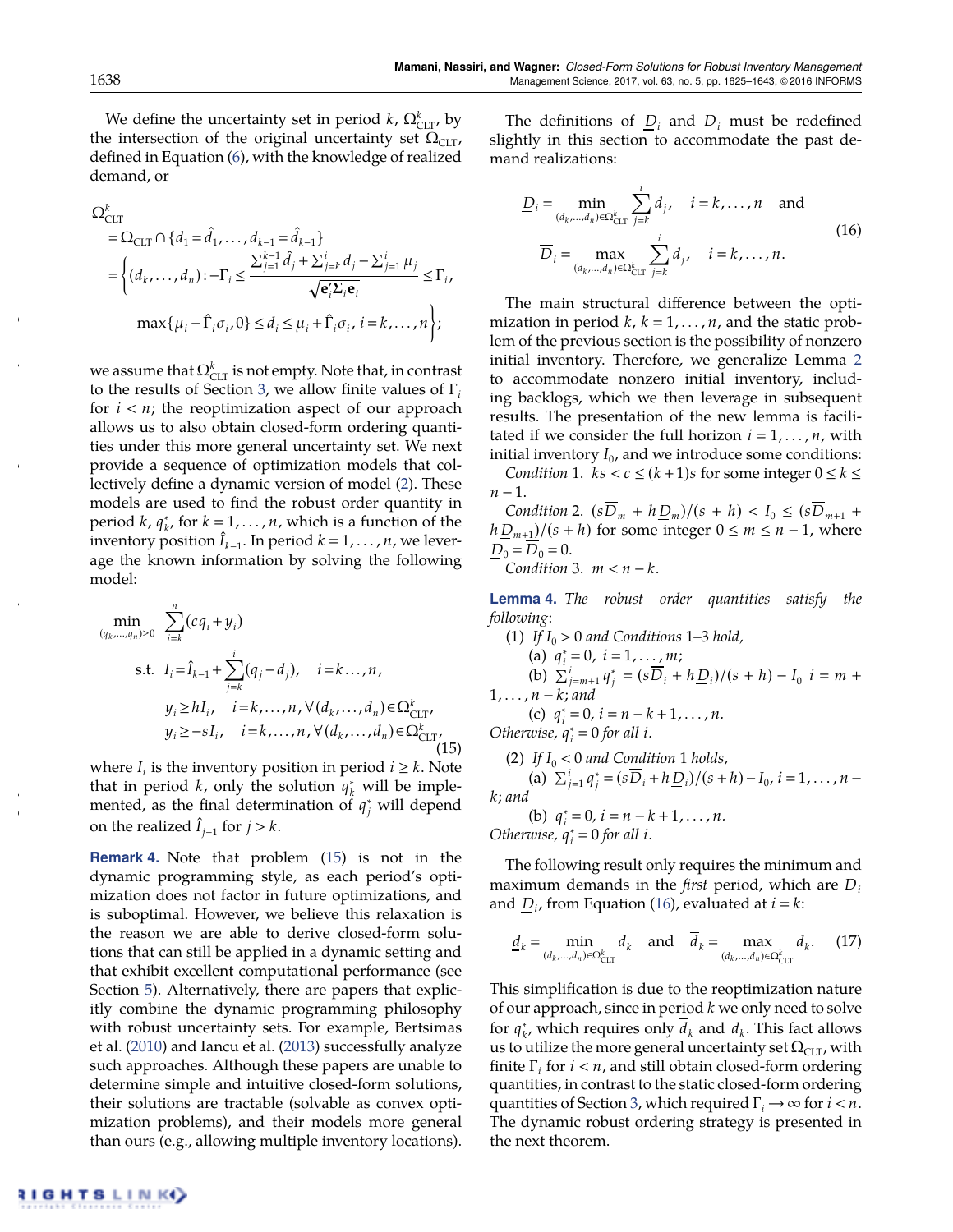**Theorem 5.** *If*  $c \leq s(n-k+1)$ *, the robust order quantities in period*  $k = 1, \ldots, n$  *are* 

$$
q_k^* = \max\left\{\frac{s\overline{d}_k + h\underline{d}_k}{s+h} - \hat{I}_{k-1}, 0\right\},\tag{18}
$$

*where*

$$
\overline{d}_k = \min \left\{ \mu_k + \widehat{\Gamma}_k \sigma_k, \min_{i=k,\dots,n} \left\{ \sum_{j=1}^i \mu_j + \Gamma_i \sqrt{\mathbf{e}_i^{\prime} \Sigma_i \mathbf{e}_i} - \sum_{j=1}^{k-1} \widehat{d}_j \right. \right. \\ \left. - \sum_{j=k+1}^i \max \{ \mu_j - \widehat{\Gamma}_j \sigma_j, 0, \mu_j - \Gamma_j \sqrt{\mathbf{e}_j^{\prime} \Sigma_j \mathbf{e}_j} - \Gamma_{j-1} \sqrt{\mathbf{e}_j^{\prime} \Sigma_j \mathbf{e}_j} - \Gamma_{j-1} \sqrt{\mathbf{e}_j^{\prime} \Sigma_j \mathbf{e}_{j-1}} \right\} \right\}
$$

*and*

$$
\underline{d}_k = \max \bigg\{ \max \{ \mu_k - \hat{\Gamma}_k \sigma_k, 0 \}, \max_{i=k,\dots,n} \bigg\{ \sum_{j=1}^i \mu_j - \Gamma_i \sqrt{\mathbf{e}_i^{\prime} \Sigma_i \mathbf{e}_i} - \sum_{j=1}^{k-1} \hat{d}_j - \sum_{j=k+1}^i \min \{ \mu_j + \hat{\Gamma}_j \sigma_j, \mu_j + \Gamma_j \sqrt{\mathbf{e}_j^{\prime} \Sigma_j \mathbf{e}_j} + \Gamma_{j-1} \sqrt{\mathbf{e}_{j-1}^{\prime} \Sigma_{j-1} \mathbf{e}_{j-1}} \} \bigg\} \bigg\}.
$$

*If*  $c > s(n - k + 1)$ *, then*  $q_k^* = 0$  *for*  $k = 1, ..., n$ *.* 

Note that, as in the static case, we again have closedform solutions. By contrast, in this dynamic case  $q_k^*$ depends on the currently available inventory position  $I_{k-1}$ , allowing feedback and improved decision making. **Remark 5.** Note that the order quantities derived in Theorem 5 are state-dependent base stock policies where the base stock for period  $k = 1, \ldots, n$  is  $(s d_k +$  $h d_k$ )/( $s + h$ ); the dependence on state is from the definitions of  $d_k$  and  $\underline{d}_k$  in Equation (17), which are functions of  $\Omega_{CLT}^k$  a set that depends on the past demand realizations  $\hat{d}_1, \ldots, \hat{d}_{k-1}$ . When the demand distribution is available, base stock policies are known to minimize the expected total inventory-related costs in a periodic review model with no fixed ordering cost. When the demand distribution is not known, Bertsimas and Thiele (2006) show that the state-dependent base stock policy is the optimal robustinventory policy under their setting. Our results extend the Bertsimas and Thiele conclusion to a different class of demand uncertainty sets, including, for the first time, asymmetric sets.

Finally, we can extend our dynamic results to the capacitated inventory case. Lemmas 3 and 4 (and their proofs) imply the following result.

**Corollary 8.** *If*  $c \leq s(n-k+1)$ *, the robust order quantities in period*  $k = 1, \ldots, n$  *are* 

$$
q_k^* = \min\bigg\{C + \underline{d}_k, \max\bigg\{\frac{s\overline{d}_k + h\underline{d}_k}{s+h} - \hat{I}_{k-1}, 0\bigg\}\bigg\},\
$$

*where*  $\overline{d}_k$  *and*  $\underline{d}_k$  *are defined in Theorem 5. If*  $c > s(n - 1)$  $k + 1$ *), then*  $q_k^* = 0$  *for*  $k = 1, ..., n$ .

## **5. Computational Experiments**

In this section we present numerical experiments that respond to the motivating questions in the introduction and evaluate the effectiveness of the closed-form robust solutions derived in this paper. We do so by comparing the average total costs of the robust solution obtained from our model to that of Bertsimas and Thiele (2006), hereafter BT, as well as the dynamic affine policies in Bertsimas et al. (2010), hereafter AP, via Monte Carlo simulation. Given that the BT and AP models are dynamic implementations, in this section we present the results for our dynamic robust policy of Section 4 to create a more equitable comparison.

As argued previously, a firm may set its inventory ordering policy solely based on the means and covariance matrix of demand because it may not have the full knowledge of the demand distribution. That said, we assume that the actual demand follows a distribution *F* that is unknown to the firm. We therefore assess the average total cost of all models (BT, AP, and our paper's) in terms of *F*.

In summary, Section 5.1 compares the average total cost of BT and the robust policies developed in this paper when outcomes are evaluated based on the true demand distribution *F*. We find that although our model is simpler than the one in BT, which allows us to derive easy to implement closed-form solutions that can handle asymmetric uncertainty sets, it performs remarkably well and outperforms the BT solution in a majority of scenarios. Our model performs particularly well when the value of the service level is high, demand across periods is correlated, per-period demand variability is large, and/or demand uncertainty sets are asymmetric. We note that the model proposed in BT performs very well compared with the dynamic programming policies (Bertsimas and Thiele 2006); therefore, we expect our model's performance to be comparable as well.

Section 5.2 compares the outcomes of AP and the robust policies developed in this paper with respect to the average total costs based on the true demand distribution *F*. We find that whereas, by definition, the AP solution outperforms our solution when the demands in different periods are independent and have the same support as the uncertainty sets defined in Bertsimas et al. (2010), our robust solution leads to a lower cost when either one of these assumptions is not valid. More specifically, we show that our policy outperforms the AP solution in the majority of the scenarios considered, if *F* follows a multivariate normal distribution.

Table 1 lists the parameter values used in our experiments. We normalize the holding cost at  $h = 1$  and vary shortage costs in the specified range to evaluate the effects of relatively low to high service levels  $(s/(s + h))$  $= 75\%$  to  $s/(s + h) = 98\%$ . We choose demand across periods to follow a multivariate normal distribution.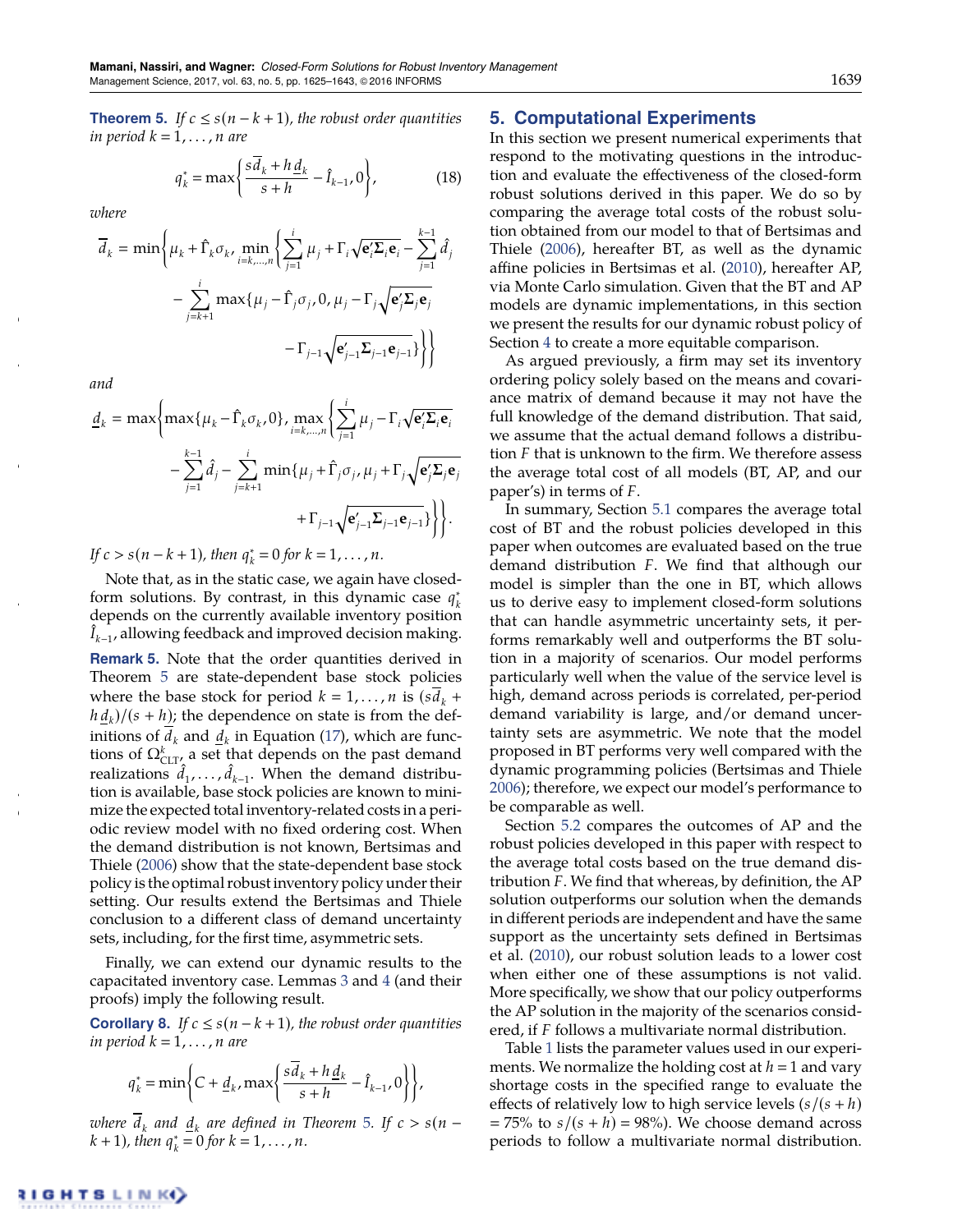| Experiments |                                                                                  |
|-------------|----------------------------------------------------------------------------------|
| п           | $\{3, 10\}$                                                                      |
| h           |                                                                                  |
| S           | $\{3, 5, 20, 40\}$                                                               |
| C           | $\{0.1, 0.5, 1, 2\}$                                                             |
|             | $\{1.0, 1.5, 2.0, 2.5, 3.0\}$                                                    |
| μ           |                                                                                  |
| σ           | $\{0.1\mu$ , 0.3 $\mu$ , 0.5 $\mu$ , 0.8 $\mu$ , 1 $\mu$ , 1.5 $\mu$ , 2 $\mu\}$ |

**Table 1.** Parameter Values for Numerical Experience on to

We assume per-period demand distributions have an average of  $\mu$  = 5 and standard deviations that are varied in the range specified in Table 1. The results of our simulations are averaged across 70 randomly selected symmetric positive definite matrices as the covariance matrix of the multivariate normal distribution.

We ran  $n_{\rm sims} = 1,000$  simulation trials, where in each trial *k* we generated a demand vector  $(\hat{d}_1^k, \dots, \hat{d}_n^k)$  from the multivariate normal distribution *F*. In particular, letting

$$
G(q_1, ..., q_n, d_1, ..., d_n) = \sum_{i=1}^n \left[ c_i q_i + h_i \max \left\{ \sum_{j=1}^i (q_j - d_j), 0 \right\} + s_i \max \left\{ - \sum_{j=1}^i (q_j - d_j), 0 \right\} \right]
$$

in Section 5.1, we compare the estimated expected costs for the (dynamic) robust and BT quantities, namely,

$$
E[C_{\rm R}] = \frac{\sum_{k=1}^{n_{\rm sims}} G(q_1^*, \dots, q_n^*, \hat{d}_1^k, \dots, \hat{d}_n^k)}{n_{\rm sims}} \quad \text{and}
$$
\n
$$
E[C_{\rm BT}] = \frac{\sum_{k=1}^{n_{\rm sims}} G(q_1^{\rm BT}, \dots, q_n^{\rm BT}, \hat{d}_1^k, \dots, \hat{d}_n^k)}{n_{\rm sims}},
$$
\n(19)

respectively. In Section 5.2 we compare the estimated expected costs for the (dynamic) robust and AP quantities, namely,

$$
E[C_{\rm R}] = \frac{\sum_{k=1}^{n_{\rm sims}} G(q_1^*, \dots, q_n^*, \hat{d}_1^k, \dots, \hat{d}_n^k)}{n_{\rm sims}} \quad \text{and}
$$
\n
$$
E[C_{\rm AP}] = \frac{\sum_{k=1}^{n_{\rm sims}} G(q_1^{\rm AP}, \dots, q_n^{\rm AP}, \hat{d}_1^k, \dots, \hat{d}_n^k)}{n_{\rm sims}},
$$
\n(20)

respectively.

Note that the robust order quantities  $q_{i}^*$  are given in Theorem 5, whereas the BT quantities  $q_i^{BT}$  are provided in Theorem 3.2 of Bertsimas and Thiele (2006) and the AP quantities  $q_i^{\text{AP}}$  are provided in Theorem 3.1 of Bertsimas et al. (2010). In calculating BT quantities, one needs to define the so-called budgets of uncertainty, which ensure that the total variation of the parameters cannot exceed a certain threshold. We use period-dependent budgets of uncertainty based on the algorithm in Bertsimas and Thiele (2006), though our results are not sensitive to small variations of these parameters. Furthermore, when  $\mu - \Gamma \sigma < 0$ , we modified the demand intervals in BT accordingly to make the two approaches commensurable.

Before presenting our results, we note that in all of our experiments, the simulations generate fairly stable outcomes. More specifically, the standard errors of the BT, the AP, and our robust solutions were, on average, less than 1% of the average total cost of each policy for  $n_{\rm sims} = 1,000$  trials. Furthermore, the maximum standard error observed in our experiments was less than 2% of the corresponding average total cost.

#### **5.1. BT Comparison**

In this section we compare the average total cost of an inventory system when the robust quantities are selected based on the framework developed in this paper versus that of Bertsimas and Thiele (2006). Interestingly, when true demand is multivariate normally distributed, our results indicate that our robust solution can indeed outperform the BT solution's average cost in 70% of the cases in the entire test set. Furthermore, for scenarios where our robust solution leads to a lower cost than the BT policy, the average cost savings for using our robust policy is more than 45%. Put differently, the average percentage improvement in total cost for using our solution over the BT solution  $((E[C_{BT}] E[C_{\rm R}]/E[C_{\rm BT}]$ ) for these scenarios was more than 45%. For those scenarios where the BT solution leads to a lower cost than our robust policy, the average cost savings for using the BT policy  $((E[C_R] - E[C_{BT}])/E[C_R])$ is less than 10%. It is noteworthy to point out that our robust policy achieves such an improvement in performance while being less complicated and extremely easy to implement, is insightful because of its closedform nature, and can be run in a shorter time.

Figure 4 presents the simulation results for 70 randomly selected multivariate normal distributions and parameter values chosen from Table 1. Figure 4 plots the average percentage cost improvement of BT over our closed-form robust solution on the left axis, whereas the right axis shows the percentage of cases where our solution yields a lower average total cost than BT, as a function of the service level  $(s/(s+h))$ . We observe that our model performs considerably better for larger values of the service level. For instance, for all service level values above 95%, our robust solution yields a lower average cost than BT *in all scenarios* of our simulation. We note that, in general, our model performs best for larger values of  $c$  and  $\sigma$ , moderate values of  $\Gamma$ , and smaller values of  $n$  (graphs not provided here). Furthermore, our robust solution performs better when the uncertainty set  $\Omega$  is asymmetric and demand across periods is correlated.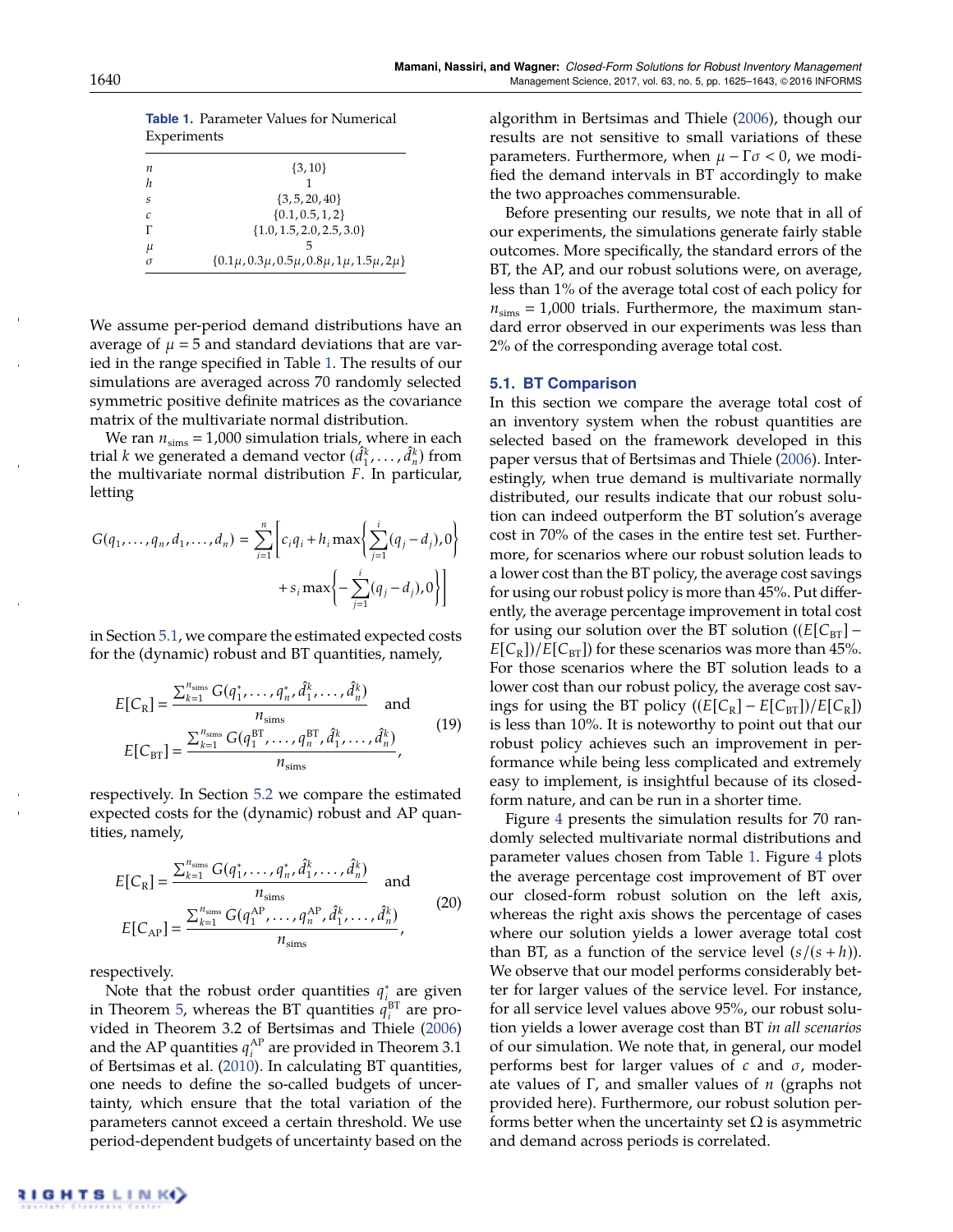

*Notes.* The average percentage improvements of our policy over BT for all scenarios are shown on the left axis. Percentages of scenarios where our robust solution outperforms the BT policy are shown on the right axis.

Finally, we also investigate the case where demand is correlated but not normally distributed. In particular, we utilize uniform, not normal, random variables as the primitive to generate correlated demand with a given covariance matrix. Our robust solution still outperforms the BT solution's average in 65% of the cases over the entire test set. For the scenarios where our robust solution leads to a lower cost than the BT policy, the average cost savings from using our robust policy is more than 46%. For those scenarios where the BT solution leads to a lower cost than our robust policy, the average cost savings for the BT policy is less than 19%.

#### **5.2. AP Comparison**

In this section we compare the total cost of our robust solution to that of the dynamic affine policies developed in Bertsimas et al. (2010), modified to account for the uncertainty set  $\Omega_{CLT}$  in (6). Whereas the dynamic affine policies in Bertsimas et al. (2010) are shown to be optimal under some assumptions, we observe that our robust solution outperforms the AP solution's average cost in more than 51% of scenarios in our simulations when some of those assumptions are violated. Furthermore, for the scenarios where our robust solution leads to a lower cost than the AP solution, the average cost reduction for using our robust policy  $((E[C_{AP}] - E[C_{R}])/E[C_{AP}])$  is more than 8%. For those scenarios where the AP solution leads to a lower cost than our robust policy, the average cost savings for using the AP solution  $((E[C_R] - E[C_{AP}])/E[C_R])$  is less than 10%.

Figure 5 presents the simulation results for 70 randomly selected multivariate normal distributions and **Figure 5.** Performance of AP Compared with Our Robust Solution for Randomly Selected Multivariate Normal Distributions



*Notes.* The average percentage improvements of our policy over AP for all scenarios are shown on the left axis. Percentages of scenarios where our robust solution outperforms the AP policy are shown on the right axis.

parameter values chosen from Table 1. It plots the average percentage cost improvement of AP over our closed-form robust solution on the left axis, whereas the right axis shows the percentage of cases where our solution yields a lower average total cost than AP, as a function of the service level.

Not surprisingly, the solution from the dynamic affine robust policy developed in Bertsimas et al. (2010) outperforms the robust solution in Bertsimas and Thiele (2006). Interestingly enough, however, although the dynamic affine policies in Bertsimas et al. (2010) are shown to be optimal, we observe that our robust solution outperforms the AP solution in the majority of scenarios. The reason for this observation is twofold: (1) the AP solution performs particularly well when the support of the demand vector coincides with the uncertainty set, which is not the case for normally distributed demand; and (2) the AP solution assumes demand across different periods are independent, whereas the demand in our simulation is correlated across different periods. In fact, if we repeat the numerical experiments with independent uniform demand in each period, with the support being identical to the range of the uncertainty set, then the AP solution outperforms our robust solution in all scenarios.

These observations suggest that the main advantage of our robust solution is in its considerations of general demand scenarios where demand across periods can be correlated and/or the support of the demand vectors are not the same as the range of the uncertainty sets and/or for higher values of the service level.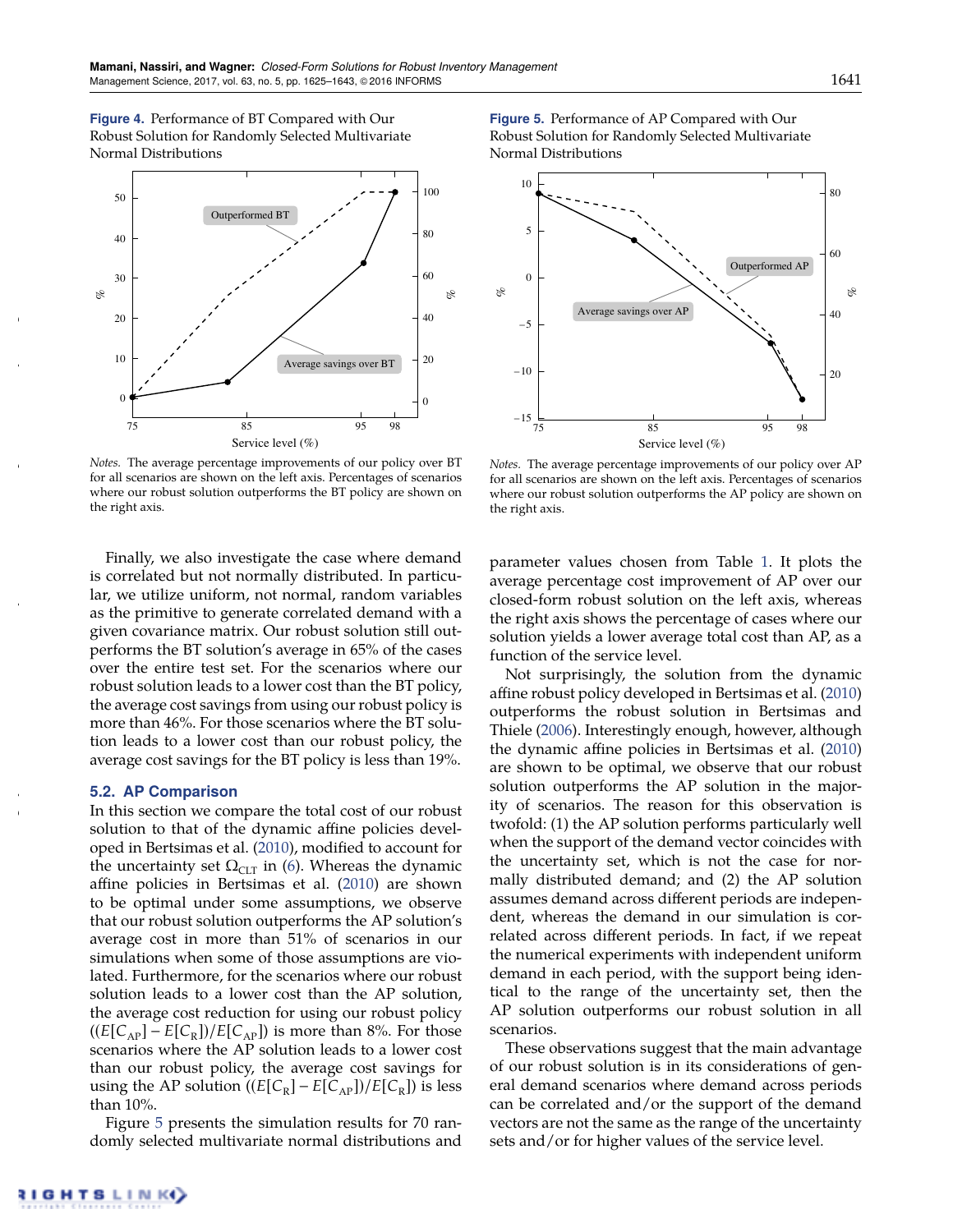# **6. Managerial Implications and Conclusion**

The main contribution of our paper is deriving *closedform* robust order quantities for a generic inventory management problem, which greatly facilitates their adoption into existing systems (e.g., MRP software). To derive these robust quantities, we only require the means and covariance matrix of demand to be known, but not the distributions. Our results are applicable to static and dynamic models with capacitated inventories. We believe our robust strategies can be successfully deployed in practice as a result of these minimal requirements. Indeed, a manager, using historical data, can easily estimate the means and covariance matrix of demand using standard spreadsheet software. In particular, we derive closed-form ordering quantities for correlated nonidentically distributed demand for both symmetric and asymmetric uncertainty sets, under capacitated inventory constraints, in both static and dynamic settings.

An intriguing result of our paper is that the symmetry of the uncertainty set is important. Our analytical results show that the symmetric uncertainty set  $\Omega_{\rm CLT}^{\rm symmetric}$  drives qualitatively different behavior than the asymmetric set  $\Omega_{CLT}^{\text{asymmetric}}$ . The values of  $\mu_i - \hat{\Gamma}_i \sigma_i$ determine the symmetry, as a result of the embedded constraints  $\max\{\mu_i - \hat{\Gamma}_i \sigma_i, 0\} \le d_i \le \mu_i + \hat{\Gamma}_i \sigma_i$ . Finally, note that  $\hat{\Gamma}_i$  are parameters chosen by a user of our model to influence the degree of conservatism embedded in the robust optimization; therefore, a user can influence whether or not the uncertainty set is symmetric for a given set of  $\mu_i$  and  $\sigma_i$  values. We provide advice for selecting appropriate values of  $\hat{\Gamma}_i$ .

We also present very encouraging computational results. While significantly reducing the computational time, our robust solution performs favorably compared to more complicated robust policies studied in the literature, which examine a similar problem and are shown to often outperform the dynamic programming-based policies. In particular, when demand across periods is correlated and the demand uncertainty sets are not the same as the support of demand, our robust solution leads to lower average costs for the majority of numerical scenarios considered in this paper. Our computational results are based on multivariate normal distributions of demand.

Finally, we discuss the assumptions of our basic model. We assume zero discounting, which turns out to be an innocuous assumption. Our model is applicable under discounting, and, if all costs are discounted at the same fixed rate, then our robust strategy will not change and will not depend on the discount rate. We have also assumed zero fixed ordering costs. Adding fixed costs into our model will likely change the structure of our robust strategy, potentially eliminating our ability to find closed-form solutions; we leave the resolution of this question to future research.

#### **Acknowledgments**

The first author gratefully acknowledges the support of a Premera Faculty Fellowship. The third author gratefully acknowledges the support of a Neal and Jan Dempsey Faculty Fellowship.

#### **References**

- Ardestani-Jaafari A, Delage E (2016) Robust optimization of sums of piecewise linear functions with application to inventory problems. *Oper. Res.* 64(2):474–494.
- Bandi C, Bertsimas D (2011) Network information theory via robust optimization. Working paper, Kellogg School of Management, Evanston, IL.
- Bandi C, Bertsimas D (2012) Tractable stochastic analysis in high dimensions via robust optimization. *Math. Programming* 134(1): 23–70.
- Bandi C, Bertsimas D (2014a) Optimal design for multi-item auctions: A robust optimization approach. *Math. Oper. Res.* 39(4): 1012–1038.
- Bandi C, Bertsimas D (2014b) Robust option pricing. *Eur. J. Oper. Res.* 239(3):842–853.
- Bandi C, Bertsimas D, Youssef N (2012) Tractable analysis of multiserver queues in the transient domain. Working paper, Kellogg School of Management, Evanston, IL.
- Bandi C, Bertsimas D, Youssef N (2015) Robust queueing theory. *Oper. Res.* 63(3):676–700.
- *BBC News* (2006) Wii shortages frustrating gamers. (December 8), http://news.bbc.co.uk/1/hi/technology/6161717.stm.
- Ben-Tal A, Nemirovski A (1998) Robust convex optimization. *Math. Oper. Res.* 23(4):769–805.
- Ben-Tal A, Nemirovski A (1999) Robust solutions to uncertain programs. *Oper. Res. Lett.* 25(1):1–13.
- Ben-Tal A, Nemirovski A (2000) Robust solutions of linear programming problems contaminated with uncertain data. *Math. Programming* 88(3):411–424.
- Ben-Tal A, El Ghaoui L, Nemirovski A (2009) *Robust Optimization* (Princeton University Press, Princeton, NJ).
- Ben-Tal A, Golany B, Nemirovski A (2005) Retailer-supplier flexible commitments contracts: A robust optimization approach. *Manufacturing Service Oper. Management* 7(3):248–271.
- Ben-Tal A, Goryashko A, Guslitzer E, Nemirovski A (2004) Adjustable robust solutions of uncertain linear programs. *Math. Programming* 99(2):351–376.
- Bertsimas D, Georghiou A (2015) Design of near optimal decision rules in multistage adaptive mixed-integer optimization. *Oper. Res.* 63(3):610–627.
- Bertsimas D, Sim M (2004) Price of robustness. *Oper. Res.* 52(1): 35–53.
- Bertsimas D, Thiele A (2006) A robust optimization approach to inventory theory. *Oper. Res.* 54(1):150–168.
- Bertsimas D, Gamarnik D, Rikun A (2011) Performance analysis of queueing networks via robust optimization. *Oper. Res.* 59(2): 455–466.
- Bertsimas D, Iancu D, Parrilo P (2010) Optimality of affine policies in multi-stage robust optimization. *Math. Oper. Res.* 35(2):363–394.
- Bienstock D, Özbay N (2008) Computing robust basestock levels. *Discrete Optim.* 5(2):389–414.
- Billingsley P (2012) *Probability and Measure*, Anniversary ed. (John Wiley & Sons, Hoboken, NJ).
- Chen F, Yu B (2005) Quantifying the value of leadtime information in a single-location inventory system. *Manufacturing Service Oper. Management* 7(2):144–151.
- Chen S, Lee H, Moinzadeh K (2014) Coordination of a two-level supply chain with inventory subsidizing contracts. Working paper, University of Washington, Seattle.
- Chen X, Sim M, Sun P (2007a) A robust optimization perspective on stochastic programming. *Oper. Res.* 55(6):1058–1071.
- Chen X, Sim M, Simchi-Levi D, Sun P (2007b) Risk aversion in inventory management. *Oper. Res.* 55(5):828–842.